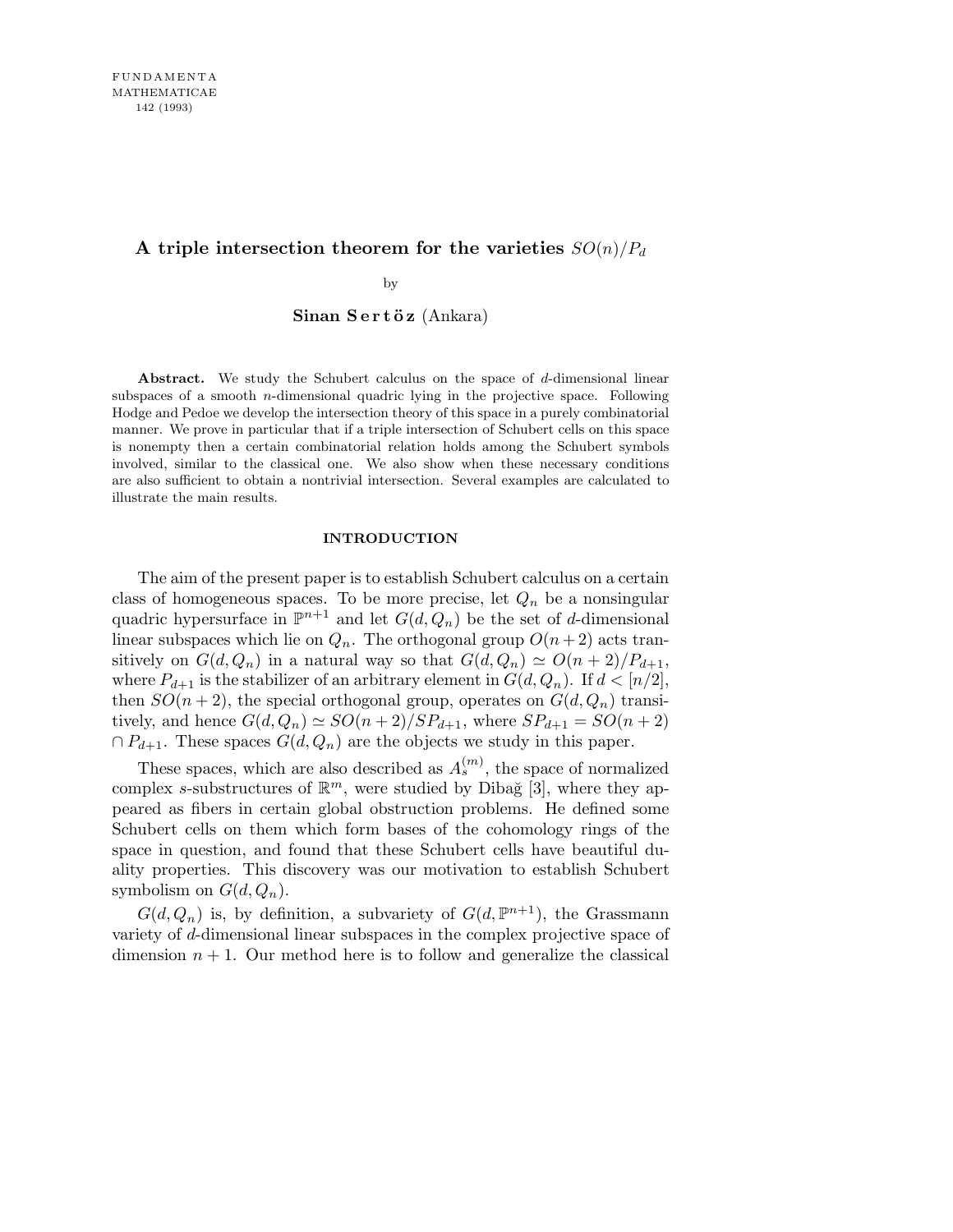202 S. Sertöz

treatment of Hodge and Pedoe in [7], where they develop the intersection theory on Grassmannians in a purely combinatorial manner. Thus in this paper we prove that if a triple intersection of Schubert cells on  $G(d, Q_n)$  is nonempty, then there follows a combinatorial relation, similar to the classical one [7].

In the classical case, the combinatorial relation mentioned above implies the nonempty triple intersection, which amounts to the Pieri formula and the Giambelli formula. In our case, this does not hold in general because of the strange behaviour of the linear subspaces of a quadric. Conditions for this to hold are also discussed here.

Geometrically speaking, we are going to study the Schubert calculus on the space of d-dimensional linear subspaces of a smooth quadric  $Q_n$  lying in the projective space  $\mathbb{P}^{n+1}$ . This variety is denoted by  $G(d, Q_n)$ . It is  $a \frac{1}{2}$  $\frac{1}{2}(d+1)(2n-3d)$ -dimensional subspace of  $G(d,\mathbb{P}^{n+1})$ , the Grassmann space of d-dimensional linear subspaces of the projective space  $\mathbb{P}^{n+1}$ . The correspondence between the spaces mentioned so far is as follows:

$$
SO(n+2)/P_{d+1} = G(d, Q_n) = A_{d+1}^{(n+2)}.
$$

Throughout the article we let  $n = 2m$  or  $n = 2m + 1$  and d is always a positive integer less than or equal to  $m$ . In Section I we define certain points of  $\mathbb{P}^{n+1}$  as the skeleton points of  $Q_n$ . We define a flag using these skeleton points and interpret the definition of Schubert cells of  $G(d, Q_n)$  with respect to this flag. In Section II we quote the classical intersection theorem of Hodge and Pedoe for comparison reasons. Section III gives the proof of our intersection theorem for  $G(d, Q_n)$ . Since the geometry of smooth quadrics varies depending on the parity of their dimension, our arguments inevitably treat these two cases separately. In Section IV we give explicit examples and discuss the converse of our triple intersection theorem.

Note that Hiller and Boe in [6] treated the case  $n = 2m+1$  and  $d = m$  and gave a Pieri type formula. A Giambelli type formula in this case was given by Pragacz in [9]. A simple and transparent proof of the main results of [6] can be found in [11]. Finally, we refer the reader to the survey article [10] for recent developments.

The special Schubert cycle  $\sigma_h$ ,  $0 < h \leq n-d$ , is the set of [d]-planes intersecting a given  $[n - d - h]$ -dimensional space lying on the quadric  $Q_n$ . The codimension of  $\sigma_h$  is h. For other definitions needed in the statement of our main result see Section 3.

MAIN THEOREM. For any two Schubert cycles  $\Omega_{a_0...a_d}$  and  $\Omega_{b_0...b_d}$  of  $A_{d+1}^{(n+2)}$  there exist integers  $\lambda_0, \ldots, \lambda_{d+3}$  depending only on  $a_0, \ldots, a_d$ ,  $b_0, \ldots, b_d$  and the parity of n such that for any special Schubert cycle  $\sigma_h$ ,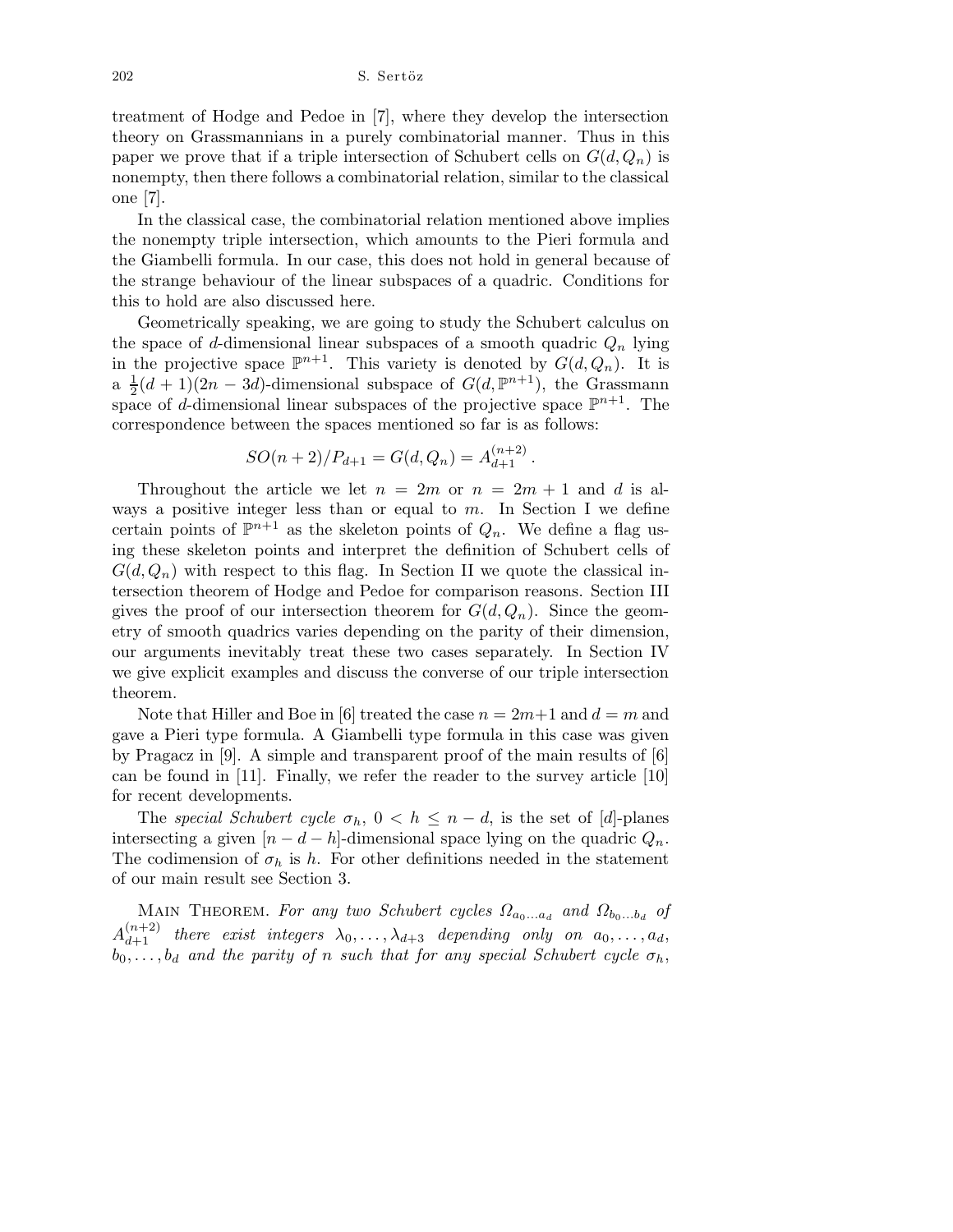$0 < h \leq n-d$ , if

(1) 
$$
\dim_{\mathbb{C}} \Omega_{a_0...a_d} + \dim_{\mathbb{C}} \Omega_{b_0...b_d} + \dim_{\mathbb{C}} \sigma_h = 2 \dim_{\mathbb{C}} A_{d+1}^{(n+2)}
$$

and

$$
(2) \qquad \qquad \Omega_{a_0...a_d} \Omega_{b_0...b_d} \sigma_h \neq 0
$$

then

(3) 
$$
(n-d) - \frac{1}{2}d(d+1) + e \leq h + \sum_{i=0}^{d+3} \lambda_i \leq n-d,
$$

where  $e(\Omega_{a_0...a_d})$  is defined as the cardinality of the set  $\{(a_i,a_j) \mid i < j \text{ and } j \leq j \}$  $a_i + a_j < n$ , and e is  $e(\Omega_{a_0...a_d}) + e(\Omega_{b_0...b_d}).$ 

The  $\lambda_i$ 's for the  $n = 2m$  case are given in Lemmas 6.1, 6.2 and in Section 6.3. The  $\lambda_i$ 's for the  $n = 2m + 1$  case are given in Lemma 7.1. A partial converse to this theorem is given in the last section (see Theorem 13).

We refer to conditions (2) and (3) as  $MT(2)$  and  $MT(3)$  respectively in the forthcoming discussions.

Acknowledgements. I thank Prof. I. Dibağ for suggesting the problem and supplying material, and also for his encouragement at several stages. I also thank Prof. P. Pragacz for his numerous comments and generous help.

### **I. FLAGS A AND B IN** *Q<sup>n</sup>* **AND SCHUBERT CELLS**

1. Flags A and B in the  $n = 2m$  case. We first fix  $2m + 2$  skeleton points on  $Q_{2m}$  in Section 1.1 and examine in Sections 1.2 and 1.3 the dimensions of certain spaces constructed from skeleton points. Flags A and B are then constructed in Section 1.4. Schubert cells will be constructed in Section 3. They define homology cycles independent of the flags used, and hence are independent of the skeleton points chosen; this follows from [3] and [7].

1.1. We choose and fix  $2m + 2$  points  $p_0, \ldots, p_{2m+1}$  in  $Q_{2m}$ , called the skeleton points of  $Q_{2m}$ , as follows:

(i) Choose  $p_0$  in  $Q_{2m}$  arbitrarily.

(ii) Once  $p_0, \ldots, p_{k-1}$  in  $Q_{2m}$  are chosen with  $k \leq m$ , choose  $p_k$  as any point in  $Q_{2m}$  which is not in the join of  $p_0, \ldots, p_{k-1}$  but in the f-orthogonal of the join (f-orthogonal means orthogonal with respect to the form  $Q^{c}(z_1,...,z_n) = z_1^2 + ... + z_n^2$ , see [3, pp. 501–502] for further details). In the notation from [3] we have

$$
p_k \in \{(p_0 \vee \ldots \vee p_{k-1})^{\perp_f} - (p_0 \vee \ldots \vee p_{k-1})\} \cap Q_{2m},
$$

where we have used the notation  $\perp_f$  to denote orthogonality with respect to the above form (f-orthogonality).

 $\sim$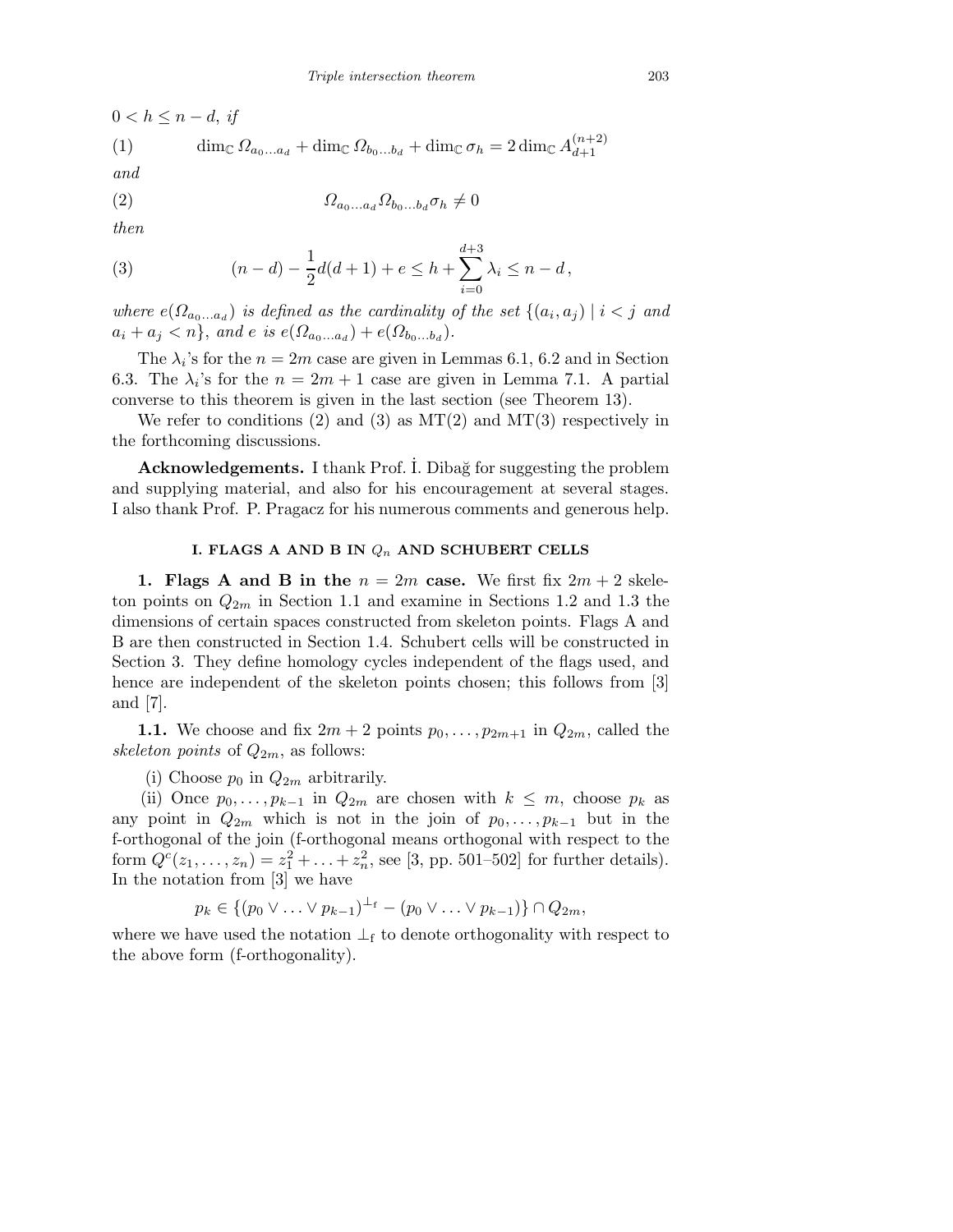(iii) Once  $p_0, \ldots, p_m \in Q_{2m}$  are chosen, the remaining points are their complex conjugates, ordered as follows:

$$
p_{2m+1-i} = c(p_i), \qquad i = 0, \ldots, m
$$

where  $c(\cdot)$  is the complex conjugate.

1.2. Let I be a subset of  $I_m = \{0, 1, \ldots, m\}$ . Define  $S_I$  as the intersection of  $Q_{2m}$  with the join of all skeleton points  $p_i$  with i in I, i.e.  $S_I = (\bigvee_{i \in I} p_i) \cap Q_{2m}$ . Let  $\overline{I}$  denote the set of all integers of the form  $2m + 1 - i$  with i in I. Then we have the following lemma.

LEMMA 1.2. If I and J are two nonempty, disjoint subsets of  $I_m$  then:

(i)  $S_I$  is a linear subspace of  $Q_{2m}$  and  $\dim_{\mathbb{C}} S_I = \#I - 1$ , where  $\#I$  is the cardinality of I.

(ii)  $S_{J\cup \bar{J}}$  is a smooth subquadric of  $Q_{2m}$  and dim<sub>C</sub>  $S_{J\cup \bar{J}} = 2\#J - 2$ .

(iii)  $S_{I\cup J\cup \bar{J}}$  is the join of  $S_I$  and  $S_{J\cup \bar{J}}$  in  $Q_{2m}$ , and  $\dim_{\mathbb{C}} S_{I\cup J\cup \bar{J}}=$  $2\#J + \#I - 2$ .

**1.3.** For any nonempty subset L of  $I_{2m+1}$  define  $S_L$  as in 1.2. To find the dimension of  $S_L$  we construct two disjoint subsets  $I(L)$  and  $J(L)$  of  $I_m$ as follows:

$$
I(L) = \{ i \in I_m \mid \text{either } i \in L \text{ or } 2m + 1 - i \in L, \text{ but not both} \},
$$

$$
J(L) = \{ i \in I_m \mid i \in L \text{ and } 2m + 1 - i \in L \}.
$$

The following lemma on the dimension of  $S_L$  can now be proved using 1.2.

LEMMA 1.3  $(n = 2m)$ .

$$
\dim_{\mathbb{C}} S_L = \begin{cases} \#L - 2 & \text{if } J(L) \neq \emptyset, \\ \#L - 1 & \text{if } J(L) = \emptyset. \end{cases}
$$

1.4. Flag A consists of a nested sequence of subvarieties

$$
A_0 \subset A_1 \subset \ldots \subset A_{m_0}, A_{m_1} \subset A_{m+1} \subset \ldots \subset A_{2m} = Q_{2m}
$$

of  $Q_{2m}$  such that  $A_i - A_{i-1}$  is an open cell of dimension i [3, p. 503]. Using the skeleton points introduced above we define a flag A where each  $A_i$  is defined as follows:

- (i)  $A_i = S_{\{0,1,\ldots,i\}}$  for  $i = 0, \ldots, m-1$ .
- (ii)  $A_{m_0} = S_{\{0,1,\dots,m\}}$  and  $A_{m_1} = S_{\{0,1,\dots,m-1,m+1\}}$ .
- (iii)  $A_{m+i} = S_{\{0,1,\dots,m+1+i\}}$  for  $i = 1,\dots,m$ .

Denote by  $V_0$  and  $V_1$  the two disjoint families of projective  $[m]$ -planes in  $Q_{2m}$ . We have arbitrarily labeled  $S_{\{0,1,\ldots,m\}}$  as an element of  $V_0$ . Consequently,  $S_{\{0,1,\ldots,m-1,m+1\}}$  must belong to  $V_1$  regardless of m being odd or even. Together with a flag A we will consider its "dual" flag B:

$$
B_0\subset B_1\subset\ldots\subset B_{m_0},B_{m_1}\subset\ldots\subset B_{2m}=Q_{2m}.
$$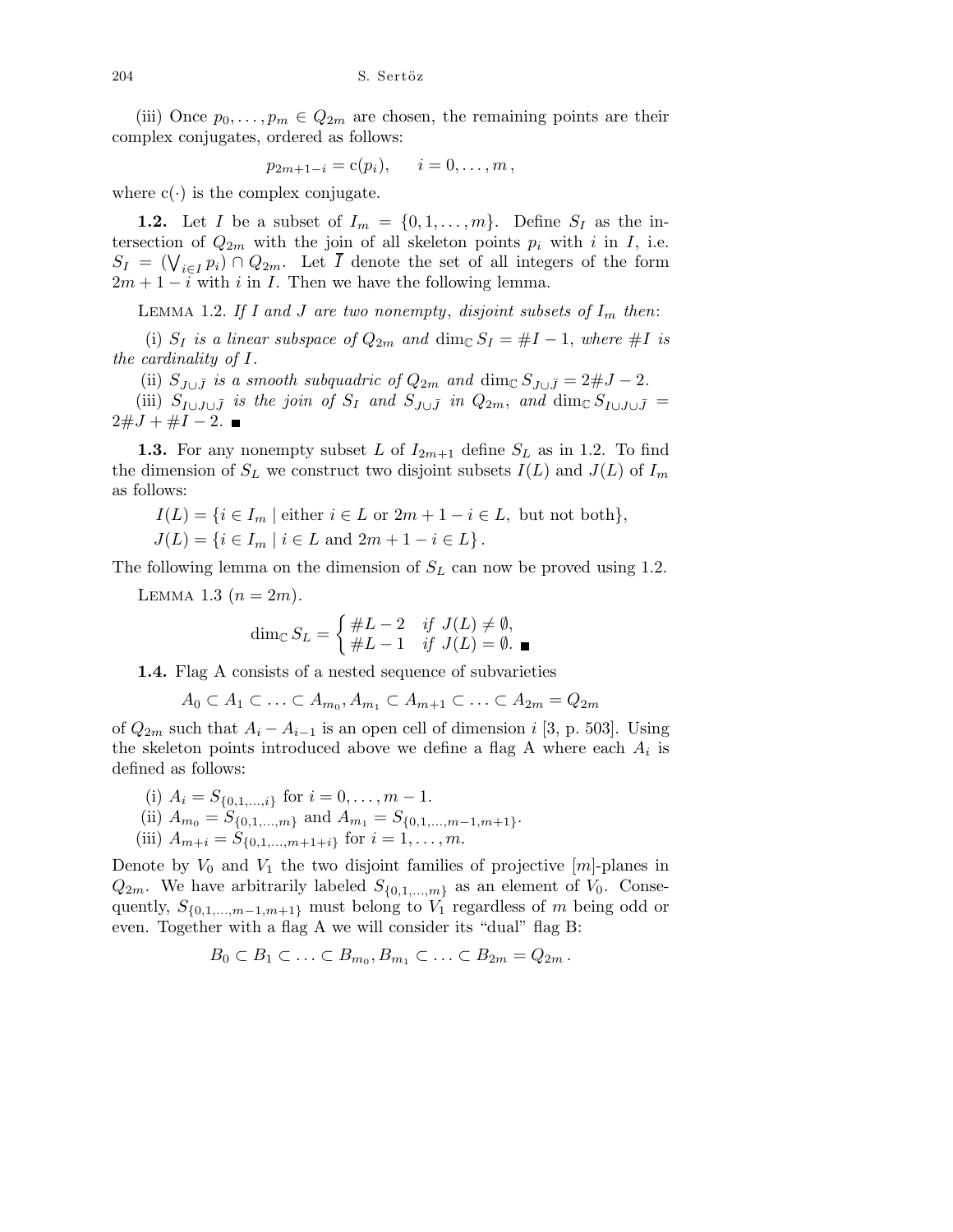For a discussion of dual flags on quadrics see [3, p. 512]. Assuming m is even we define  $B_i$  as follows:

- (i)  $B_i = S_{\{2m+1,2m,\dots,2m+1-i\}}$  for  $i = 0,\dots, m-1$ .
- (ii)  $B_{m_0} = S_{\{2m+1,2m,\dots,m+2,m\}}$  and  $B_{m_1} = S_{\{2m+1,2m,\dots,m+1\}}$ .
- (iii)  $B_{m+i} = S_{\{2m+1,2m,...,m-i\}}$  for  $i = 1, ..., m$ .

If, however, m is odd, then we redefine  $B_{m_0}$  and  $B_{m_1}$  as

 $B_{m_0} = S_{\{2m+1,\dots,m+1\}}$  and  $B_{m_1} = S_{\{2m+1,\dots,m+2,m\}}$ .

## 2. Flags A and B in the  $n = 2m + 1$  case

**2.1.** The smooth quadric  $Q_{2m+1}$  in  $\mathbb{P}^{2m+2}$  can be realized as the intersection in  $\mathbb{P}^{2m+3}$  of  $Q_{2m+2}$  with a hyperplane H. With this in mind the geometric meaning of the skeleton points of  $Q_{2m+1}$  as defined below can be visualized as follows: construct a set of skeleton points  $p_0, \ldots, p_{2m+3}$  of  $Q_{2m+2}$  in  $\mathbb{P}^{2m+3}$  as explained in 1.1. The hyperplane H is then defined by identifying the coefficients of  $p_{m+1}$  with  $p_{m+2}$  in the join  $p_0 \vee \ldots \vee p_{2m+3}$ . The skeleton points of  $Q_{2m+1}$  are then obtained by renumbering the remaining points.

The skeleton points  $p_0, \ldots, p_{2m+2}$  of  $Q_{2m+1}$  are chosen in the following manner:

(i) Choose  $p_0 \in Q_{2m+1}$  arbitrarily.

(ii) For  $0 < k < m$ ,  $p_k$  is any point in  $Q_{2m+1}$  which is in the f-orthogonal of the join  $p_0 \vee \ldots \vee p_{k-1}$  but not in the join.

(iii) The complex conjugates of  $p_0, \ldots, p_m$  are also skeleton points with indices set as follows:

$$
p_{2m+2-i} = c(p_i), \quad i = 0, ..., m.
$$

(iv) Choose  $p_{m+1}$  as any point in  $\mathbb{P}^{2m+2}$  which is f-orthogonal to  $p_0 \vee$  $\ldots \vee p_m \vee p_{m+2} \vee \ldots \vee p_{2m+2}.$ 

It is easy to see that  $p_{m+1}$  is not a point of the quadric and that the points  $p_0, \ldots, p_{2m+2}$  span the whole space  $\mathbb{P}^{2m+2}$ .

**2.2.** Let L be a subset of  $I_{2m+2} = \{0, ..., 2m+2\}$ . Define the subsets  $I(L)$  and  $J(L)$  of  $I_m$  as

$$
I(L) = \{ i \in I_m \mid \text{either } i \in L \text{ or } 2m + 2 - i \in L, \text{ but not both } \},
$$

$$
J(L) = \{ i \in I_m \mid i \in L \text{ and } 2m + 2 - i \in L \}.
$$

Notice that neither of these sets can include  $m + 1$ .

We further define a constant that depends on L:

$$
\varepsilon = \left\{ \begin{matrix} 0 & \text{if } m+1 \not\in L, \\ 1 & \text{if } m+1 \in L. \end{matrix} \right.
$$

We use this constant to determine the dimension of  $S_L$ :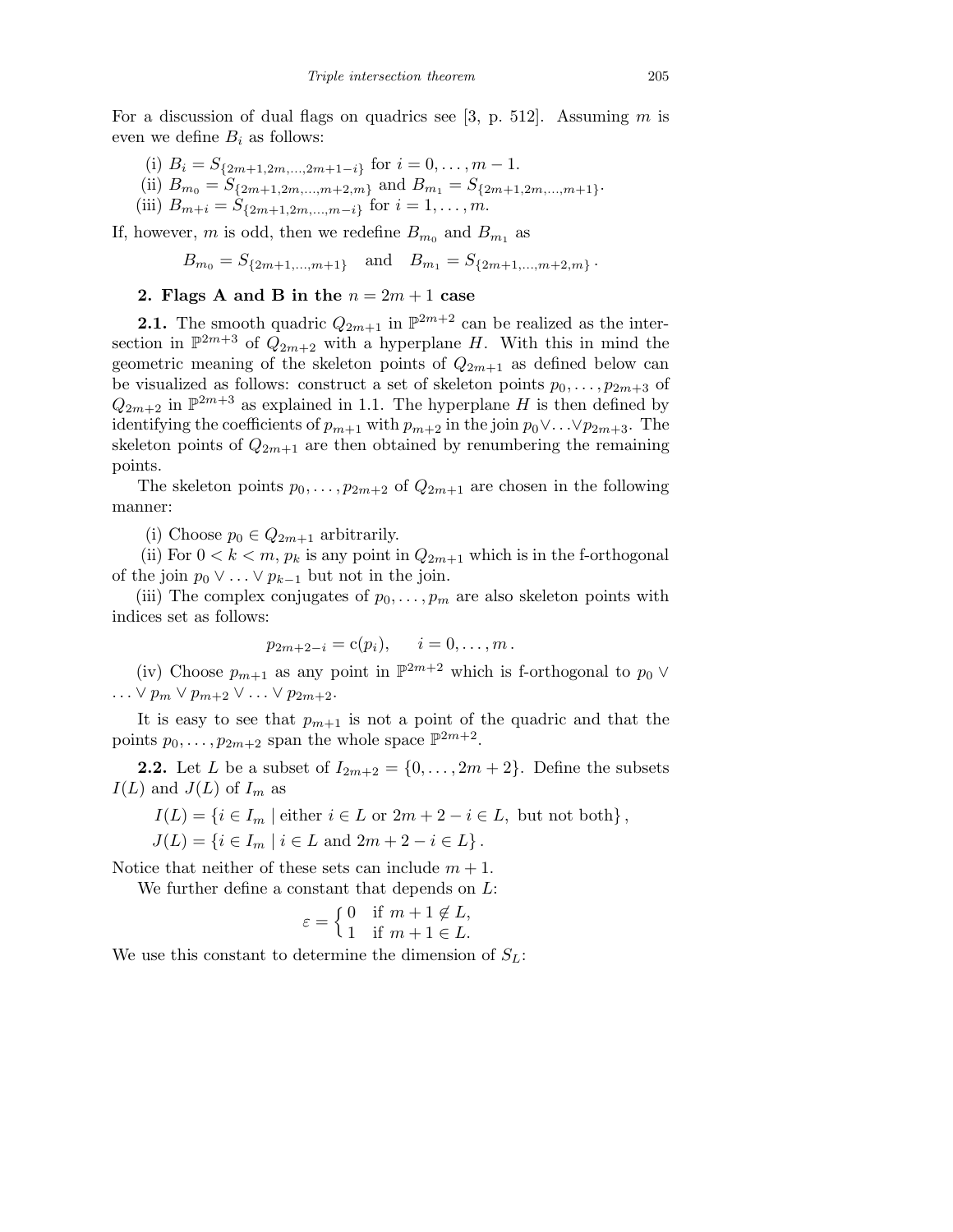LEMMA 2.2  $(n = 2m + 1)$ .

$$
\dim_{\mathbb{C}} S_L = \begin{cases} \#L - 2 & \text{if } J(L) \neq \emptyset, \\ \#L - 1 - \varepsilon & \text{if } J(L) = \emptyset. \end{cases}
$$

P r o o f. It can be shown that dim<sub>C</sub>  $S_L = (\#I(L)-1)+(2\#J(L)-2)+1+\varepsilon$ if  $J(L) \neq \emptyset$ , and dim<sub>C</sub>  $S_L = \#I(L) - 1$  if  $J(L) = \emptyset$ . Combining these equalities with the fact that  $\#L = \#I(L) + 2\#J(L) + \varepsilon$  yields the lemma.

2.3. Flag A consists of a nested sequence

$$
A_0 \subset \ldots \subset A_{2m+1} = Q_{2m+1}
$$

where

(i) 
$$
A_i = S_{\{0,\dots,i\}}
$$
 for  $i = 0,\dots,m$ ,  
(ii)  $A_{m+i} = S_{\{0,\dots,m+1+i\}}$  for  $i = 1,\dots,m+1$ .

In this case flag B is defined as

$$
B_0 \subset \ldots \subset B_{2m+1} = Q_{2m+1}
$$

where

(i) 
$$
B_i = S_{\{2m+2,\ldots,2m+2-i\}}
$$
 for  $i = 0,\ldots,m$ ,  
(ii)  $B_{m+i} = S_{\{2m+2,\ldots,m+1-i\}}$  for  $i = 1,\ldots,m+1$ .

**3.** Schubert cells on  $A_{d+1}^{(n+2)}$ . A reference for the spaces  $A_s^{(n)}$  and the Schubert cycles on them is [3]. Here we recall the basic definitions and results. First note that for  $d < [n/2]$  we can realize  $A_{d+1}^{(n+2)}$  as a  $(d+1) \times$  $(n-\frac{3}{2})$  $\frac{3}{2}d$ -dimensional subvariety of  $G(d, \mathbb{P}^{n+1})$ , the Grassmann variety of [d]-planes in  $\mathbb{P}^{n+1}$ . Any  $q \in A_{d+1}^{(2m+2)}$  can hence be considered as a [d]-plane, and using this interpretation we can define a sequence of subspaces in  $Q_{2m}$ ,

$$
q_0 \subset \ldots \subset q_{m-1} \subset q_{m_0}, q_{m_1} \subset q_{m+1} \subset \ldots \subset q_{2m}
$$

where  $q_i = q \cap A_i$  if  $i = 0, 1, \ldots, \widehat{m}, \ldots, 2m$  and  $q_{m_j} = q \cap A_{m_j}$  for  $j = 0$ or 1. The (closed) Schubert cell corresponding to the integers  $0 \le a_0$  $\ldots < a_d \leq n$ , with  $a_i + a_j \neq n$  for  $i < j$ , is defined as

$$
\Omega_{a_0...a_d} = \{ q \in A_{d+1}^{(2m+2)} | \dim_{\mathbb{C}} q_{a_i} \geq i \}.
$$

We do not lose any generality by using only those  $\Omega_{a_0...a_d}$ 's for which  $a_i + a_j$  $\neq n$ . This only avoids duplication (see [3, p. 506]).

The homology cycle represented by this cell, denoted by the same notation, is independent of the skeleton points used in its definition. The dimension of the cycle depends only on the Schubert symbol used:

$$
\dim_{\mathbb{C}}\Omega_{a_0...a_d} = a_0 + \ldots + a_d - d(d+1) + e
$$

where

$$
e = \#\{(a_i, a_j) \mid i < j \text{ and } a_i + a_j < n\}.
$$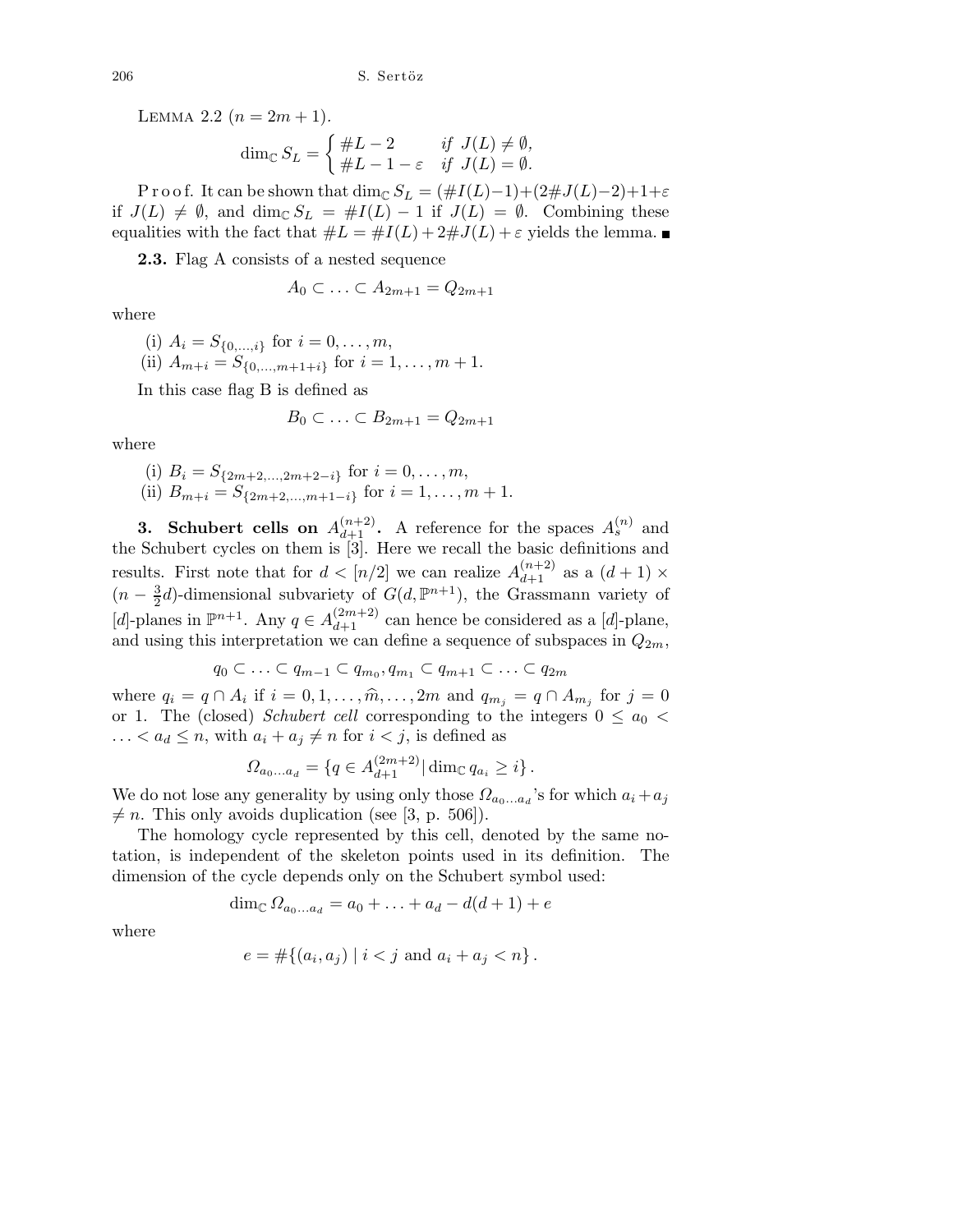In the above notation the special Schubert cycle  $\sigma_h$  appearing in the main theorem (see Introduction) can be expressed as

$$
\Omega_{n-d-h} \underset{n-d-h}{\text{ non--d}}_{n-d+1...n} \quad \text{for } 0 < h \le n-2d \text{, and}
$$
\n
$$
\Omega_{n-d-h} \underset{n-d...a+1...n}{\text{ for }} n-2d < h \le n-d \text{,}
$$

where  $\widehat{d+h}$  means that  $d+h$  is to be omitted.

If  $n-d-h = m$ , then we necessarily need to distinguish between  $m_0$  and  $m<sub>1</sub>$ , but in the triple intersection arguments we do not need this distinction for the special Schubert cycles.

The Schubert cycles for the odd-dimensional case,  $A_{d+1}^{(2m+1)}$ , are defined similarly using the corresponding flag defined earlier.

## **II. DEFINITIONS AND RESULTS FROM STANDARD INTERSECTION THEORY**

The results of this section are classical (see for example [4], [7], [8]). We include this section with the sole purpose of comparing the main theorem of this paper with the classical triple intersection theorem on Grassmannian manifolds.

**4. Summary.** Let  $0 = V_0 \subset V_1 \subset \ldots \subset V_{n+1} = \mathbb{C}^{n+1}$  be a nested sequence of vector subspaces of  $\mathbb{C}^{n+1}$  where  $\dim_{\mathbb{C}} V_i = i$  for  $i = 0, \ldots, n+1$ . If we define  $A_i = \mathbb{P}(V_{i+1})$ , the projectivization of  $V_{i+1}$ , for  $i = 0, \ldots, n$ , then

$$
A_0 \subset A_1 \subset \ldots \subset A_n = \mathbb{P}^n
$$

is a cellular decomposition of  $\mathbb{P}^n$ . The variety of projective [d]-planes in  $\mathbb{P}^n$ is denoted by  $G(d, \mathbb{P}^n)$ . The *Schubert variety* corresponding to the integers  $0 \leq a_0 < \ldots < a_d \leq n$  is defined as

$$
\Omega_{a_0...a_d}^c = \{q \in G(d,\mathbb{P}^n) \mid \dim_{\mathbb{C}}(q \cap A_{a_i}) \geq i, i = 0,\ldots,d\}.
$$

Recall that the homology cycle represented by  $\Omega_{a_0...a_d}^c$  is independent of the flag chosen and

$$
\dim_{\mathbb{C}} \Omega_{a_0...a_d}^c = a_0 + ... + a_d - \frac{1}{2}d(d+1).
$$

The special Schubert cycle  $\sigma_h^c$  is defined to be the cycle  $\Omega_{n-d-h}^c$  n-d+1...n and its codimension is  $h$ . Schubert cycles give a  $\mathbb{Z}$ -basis of the cohomology ring of  $G(d, \mathbb{P}^n)$ . As for the cohomology ring structure, we have equalities of the form

$$
\Omega_{a_0...a_d}^c \Omega_{b_0...b_d}^c = \sum \alpha(a,b,c) \Omega_{c_0...c_d}^c
$$

where  $\alpha(a, b, c)$  is an integer and the summation is over all  $\Omega_{c_0...c_d}^c$  such that

$$
\dim_{\mathbb{C}} \Omega^c_{c_0...c_d} = \dim_{\mathbb{C}} \Omega^c_{a_0...a_d} + \dim_{\mathbb{C}} \Omega^c_{b_0...b_d} - \dim_{\mathbb{C}} G(d,\mathbb{P}^n).
$$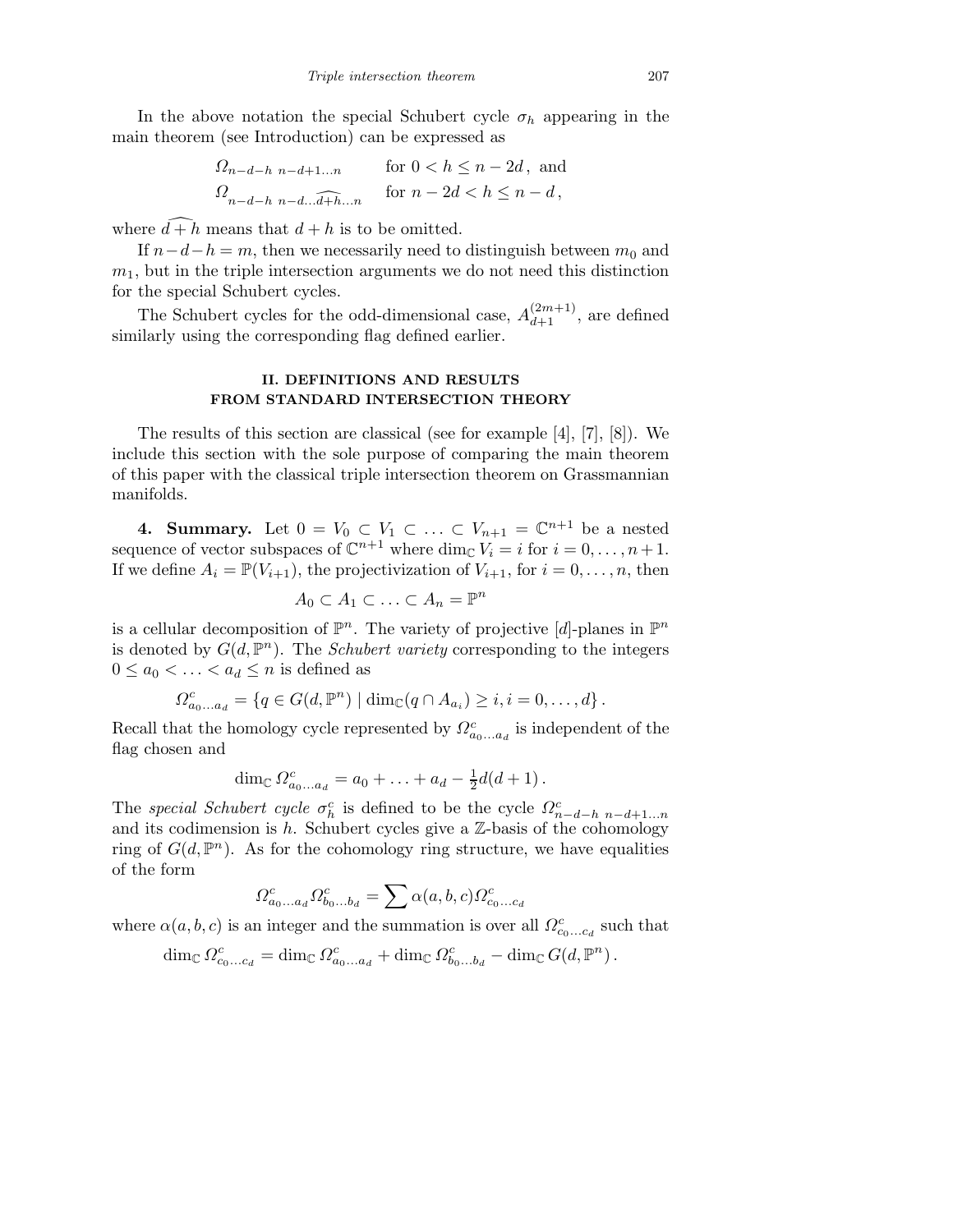One has

$$
\alpha(a,b,c)=\varOmega_{a_0...a_d}^c\varOmega_{b_0...b_d}^c\varOmega_{n+1-c_d...n+1-c_0}^c
$$

.

The triple intersection theorem for  $G(d, \mathbb{P}^n)$  decides on the value of  $\alpha(a, b, c)$ when  $c$  is the Schubert symbol for the dual of a special Schubert cycle. To be precise, the theorem [7, Thm. III, p. 333] states that given  $\Omega_{a_0...a_d}^c$  and  $\Omega_{b_0...b_d}^c$  there exist integers  $\lambda_0^c,\ldots,\lambda_{d+1}^c$  such that for any special Schubert cycle  $\sigma_h^c$ , if

(1) 
$$
\dim_{\mathbb{C}} \Omega_{a_0...a_d}^c + \dim_{\mathbb{C}} \Omega_{b_0...b_d}^c + \dim_{\mathbb{C}} \sigma_h^c = 2 \dim_{\mathbb{C}} G(d, \mathbb{P}^n)
$$

and

$$
(2) \qquad \qquad \Omega^{c}_{a_0...a_d} \Omega^{c}_{b_0...b_d} \sigma^c_h = 1
$$

then

(3) 
$$
h + \sum_{i=1}^d \lambda_i^c = n - d.
$$

Conversely, if (1) and (3) hold, then (2) holds. Here the  $\lambda_i^c$ 's are defined as

$$
\lambda_i^c = \max\{0, n - a_{d-i} - b_{i-1} - 1\}, \quad i = 1, ..., d,
$$
  
\n
$$
\lambda_0^c = n - a_d,
$$
  
\n
$$
\lambda_{d+1}^c = n - b_0.
$$

#### **III. TRIPLE INTERSECTION THEOREM FOR**  $A_{d+1}^{(n+2)}$ *d*+1

In Section 5 we give a general argument which explains the role  $\lambda_i$ 's play in deriving the main theorem (MT). The values of  $\lambda_i$ 's for the case  $n = 2m$  are determined in Section 6. The corresponding statements for the  $n = 2m+1$  case are listed without proof in Section 7. Finally, in Section 8 we put all this together to establish the necessary conditions for having nonzero triple intersections.

5. General arguments for the  $n = 2m$  case. We start with two cycles  $\Omega_{a_0...a_d}$  and  $\Omega_{b_0...b_d}$  and we assume that the Schubert condition for the former is expressed with respect to a flag A and that of the latter is expressed with respect to the corresponding dual flag B. Our arguments are independent of the choice of skeleton points used in the construction of the flags.

The two Schubert cycles  $\Omega_{a_0...a_d}$  and  $\Omega_{b_0...b_d}$  are disjoint unless  $a_{d-i}$  +  $b_i \geq n$  for all  $i = 0, \ldots, d$ , hence we assume this throughout. Any point of the intersection  $\Omega_{a_0...a_d} \cap \Omega_{b_0...b_d}$  represents a [d]-plane lying inside  $A_{a_{d-i}} \vee B_{b_{i-1}}$ for all  $i = 1, \ldots, d$ . Clearly this plane also lies in  $A_{a_d}$  and  $B_{b_d}$ , hence in the intersection

$$
\Lambda = A_{a_d} \cap (A_{a_{d-1}} \vee B_{b_0}) \cap \ldots \cap (A_{a_0} \vee B_{b_{d-1}}) \cap B_{b_d} \subset Q_n.
$$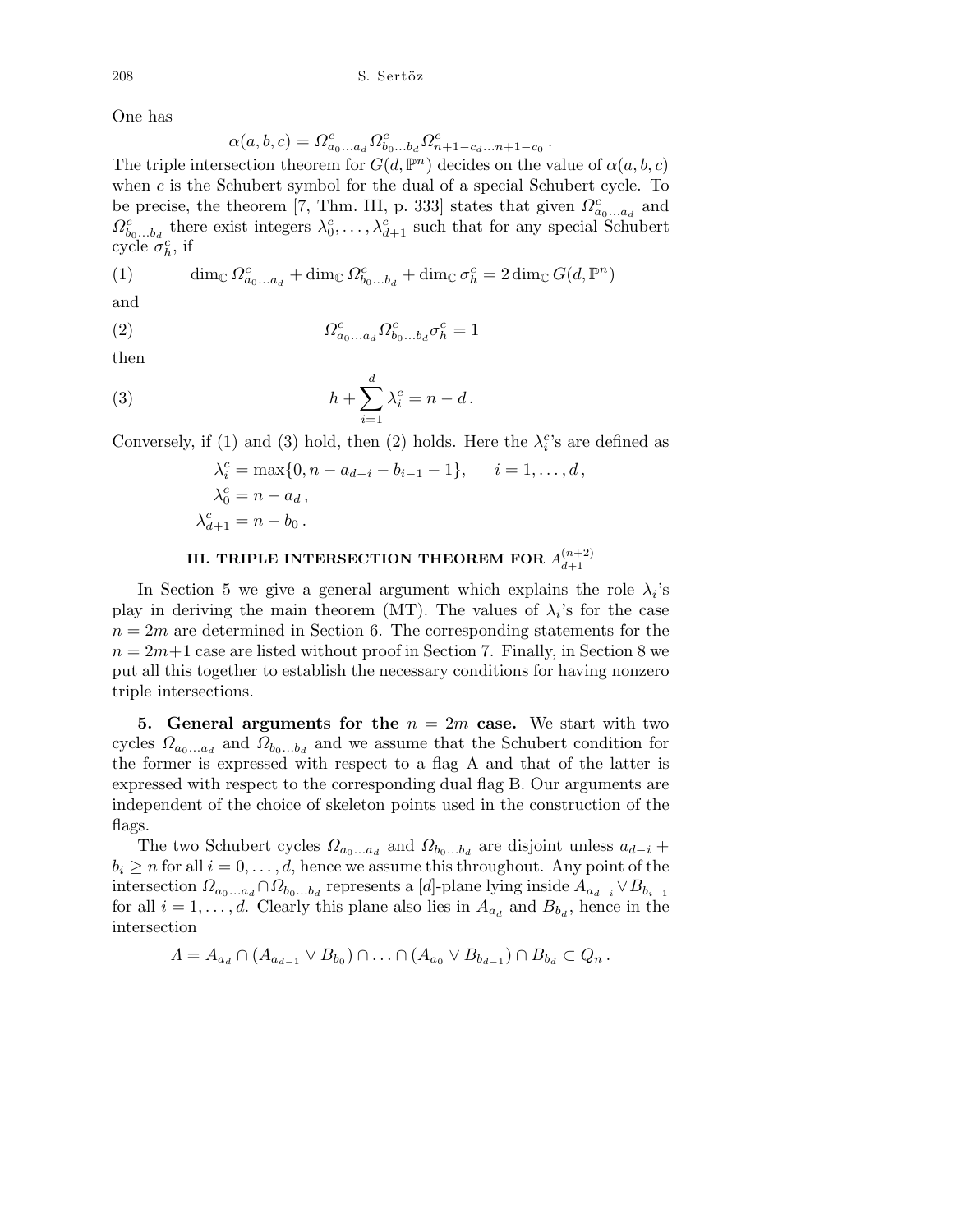Recall that  $p_0, \ldots, p_{n+1} \in Q_n$  denote the skeleton points described in Section 1.1. Using them we define auxiliary subsets of  $I_{n+1} = \{0, 1, \ldots, n+1\}$ :

$$
L(0) = \{r \in I_{n+1} \mid p_r \in A_{a_d}\},
$$
  
\n
$$
L(i) = \{r \in I_{n+1} \mid p_r \in A_{a_{d-i}} \vee B_{b_{i-1}}\}, \quad i = 1, ..., d,
$$
  
\n
$$
L(d+1) = \{r \in I_{n+1} \mid p_r \in A_{b_d}\}.
$$

This is one of the key steps where we translate geometry into arithmetic. Observe in particular that  $A_{a_d} = S_{L(0)}, A_{a_{d-i}} \vee B_{b_{i-1}} = S_{L(i)}$  for  $i =$  $1, \ldots, d$ , and  $B_{b_d} = S_{L(d+1)}$ . We can thus rewrite  $\Lambda$  as

$$
\Lambda = S_{L(0)} \cap S_{L(1)} \cap \ldots \cap S_{L(d+1)}.
$$

Furthermore, if we let

$$
L = L(0) \cap L(1) \cap \ldots \cap L(d+1)
$$

then clearly

$$
\Lambda = S_L \, .
$$

It is the dimension of  $S_L$  that we wish to calculate. For this we proceed as follows: we first calculate the cardinality of  $L(0)$ ; then with the intersection of each  $L(i)$  certain points of  $L(0)$  are left out, leaving us finally with only the points of L. Thus we define  $\lambda_i$ 's as

$$
\lambda_i = \#(I_{n+1} - L(i)) = n + 2 - \#L(i), \quad i = 0, \dots, d+1.
$$

Note that each  $\lambda_i$ ,  $i = 1, \ldots, d$ , counts the number of skeleton points which do not belong to the set  $A_{a_{d-i}} \vee B_{b_{i-1}}$ . Moreover,

$$
\lambda_0 = \begin{cases}\nn - a_d & \text{if } a_d > m, \\
n - a_d + 1 & \text{if } a_d \le m, \\
m, \lambda_{d+1} = \begin{cases}\nn - b_d & \text{if } b_d > m, \\
n - b_d + 1 & \text{if } b_d \le m.\n\end{cases}
$$

Normally the sum of these  $\lambda_i$ 's should correctly count the number of points left out while forming the intersection  $L(0) \cap ... \cap L(d+1)$ , but due to the geometric anomalies that occur in the middle dimension of smooth quadrics, the point  $p_m$  in the even-dimensional case can be counted twice. To correct this oversight of  $\lambda_0, \ldots, \lambda_{d+1}$  we introduce  $\lambda_{d+2}$ , which is  $-1$  when a certain combination of the Schubert conditions is present and 0 otherwise. We will need one more correction factor  $\lambda_{d+3}$  which will decide when a jump in dimension occurs as observed in Lemmas 1.3 and 2.2.

**6.** Calculation of  $\lambda_i$ 's for the  $n = 2m$  case. We now give a lemma with a table to calculate the  $\lambda_i$ 's using the  $a_i$ 's and  $b_i$ 's.

LEMMA 6.1. When  $n = 2m$  the  $\lambda_i$ 's,  $i = 1, \ldots, d$ , are as in the table below: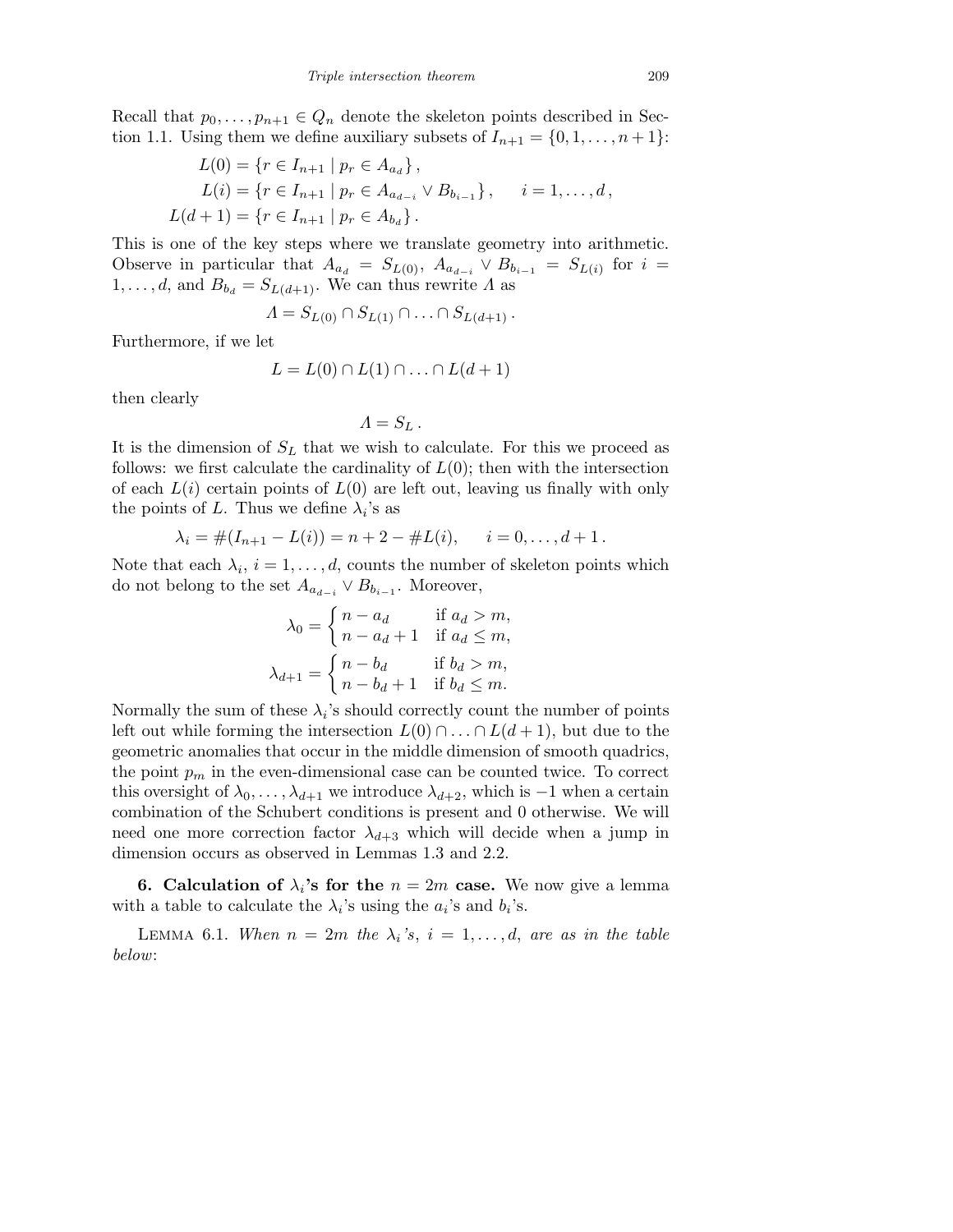| $a_{d-i} < m$ $b_{i-1} < m$     |                 |                                       | $\lambda_i = n - a_{d-i} - b_{i-1}$                                 |
|---------------------------------|-----------------|---------------------------------------|---------------------------------------------------------------------|
|                                 |                 | $b_{i-1} > m$ $a_{d-i} + b_{i-1} > n$ | $\lambda_i=0$                                                       |
|                                 |                 |                                       | $a_{d-i} + b_{i-1} < n \quad \lambda_i = n - a_{d-i} - b_{i-1} - 1$ |
| $a_{d-i} = m_t$ $b_{i-1} = m_t$ |                 | $m$ even                              | $\lambda_i=1$                                                       |
|                                 |                 | $m$ odd                               | $\lambda_i=0$                                                       |
|                                 | $b_{i-1} = m_s$ | $m$ even                              | $\lambda_i=0$                                                       |
|                                 |                 | $m$ odd                               | $\lambda_i=1$                                                       |
| $a_{d-i} > m$ $b_{i-1} > m$     |                 |                                       | $\lambda_i=0$                                                       |

Here  $s, t \in \{0, 1\}$  and  $s \neq t$ . To find the  $\lambda_i$  corresponding to the case when  $a_{d-i} > m$  and  $b_{i-1} \leq m$  we must observe that  $\lambda_i$  is a symmetric function of  $a_{d-i}$  and  $b_{i-1}$ . (Note that  $\lambda_0$  and  $\lambda_{d+1}$  were calculated in Section 5.)

Proof. Case 1:  $a_{d-i} < m, b_{i-1} \le m$ . We have  $L(i) = \{0, 1, \ldots, a_{d-i},$  $n+1, n, \ldots, n+1-b_{i-1}\} \in I_{n+1}$ . Assume for the time being that  $a_{d-i}$  $b_{i-1} < m$ . Then the skeleton points missing from  $S_{L(i)}$  have indices  $a_{d-i}+1$ ,  $a_{d-i}+2,\ldots,n-b_{i-1}$ , and there are  $(n-b_{i-1})-(a_{d-i}+1)+1=\lambda_i$  of them. Hence  $\lambda_i = n - a_{d-i} - b_{i-1}$  as claimed. If  $b_{i-1} = m$ , then depending on whether  $B_{b_{i-1}}$  is in  $V_0$  or in  $V_1$ , the element  $m+1$  of  $L(i)$  will be replaced by m, or vice versa depending on the parity of m. This changes  $L(i)$  but not  $#L(i)$  and hence  $\lambda_i$  still has the same value. Finally, the argument is symmetric in  $a_{d-i}$  and  $b_{i-1}$ , and the assumption that one is less than the other is redundant.

Case 2:  $a_{d-i} < m, b_{i-1} > m$ . If  $a_{d-i} + b_{i-1} \geq n$ , then  $L(i) = I_{n+1}$ and  $\lambda_i = 0$ . If, however,  $a_{d-i} + b_{i-1} < n$ , then  $L(i) = \{0, 1, \ldots, a_{d-i}, n +$  $1, n, \ldots, n - b_{i-1}$  and consequently  $\lambda_i = n - a_{d-i} - b_{i-1} - 1$ .

C a s e 3:  $a_{d-i} = m_0, b_{i-1} = m_0$ . If m is even, then  $L(i) = I_{n+1} - \{m+1\}$ , and if m is odd then  $L(i) = I_{n+1}$ . Hence  $\lambda_i$  is 1 or 0 accordingly.

C a s e 4:  $a_{d-i} = m_0, b_{i-1} = m_1$ . Similar to case 3.

C a s e 5:  $a_{d-i} > m$ ,  $b_{i-1} \geq m$ . In this case  $a_{d-i} + b_{i-1} > n$  so  $L(i) = I_{n+1}$ and  $\lambda_i$  is 0.

LEMMA 6.2 (Calculation of  $\lambda_{d+2}$  when n is even). Assume that there exist two numbers  $a_i$ ,  $b_j$  with  $i + j > d - 1$ , such that  $a_i = m_t$ ,  $b_j = m_s$ where  $t, s \in \{0,1\}$ . Then, for even m,

$$
\lambda_{d+2} = \begin{cases}\n-1 & \text{if } s = t, \\
0 & \text{if } s \neq t,\n\end{cases}
$$

and for odd m,

$$
\lambda_{d+2} = \begin{cases} 0 & \text{if } s = t, \\ -1 & \text{if } s \neq t. \end{cases}
$$

P r o o f. For general indices x and z let  $a_{d-x} = m_t$  and  $b_{z-1} = m_s$ where  $t, s \in \{0, 1\}$ . If  $x = z$  then the middle dimension complications are already incorporated into the considerations leading to the calculation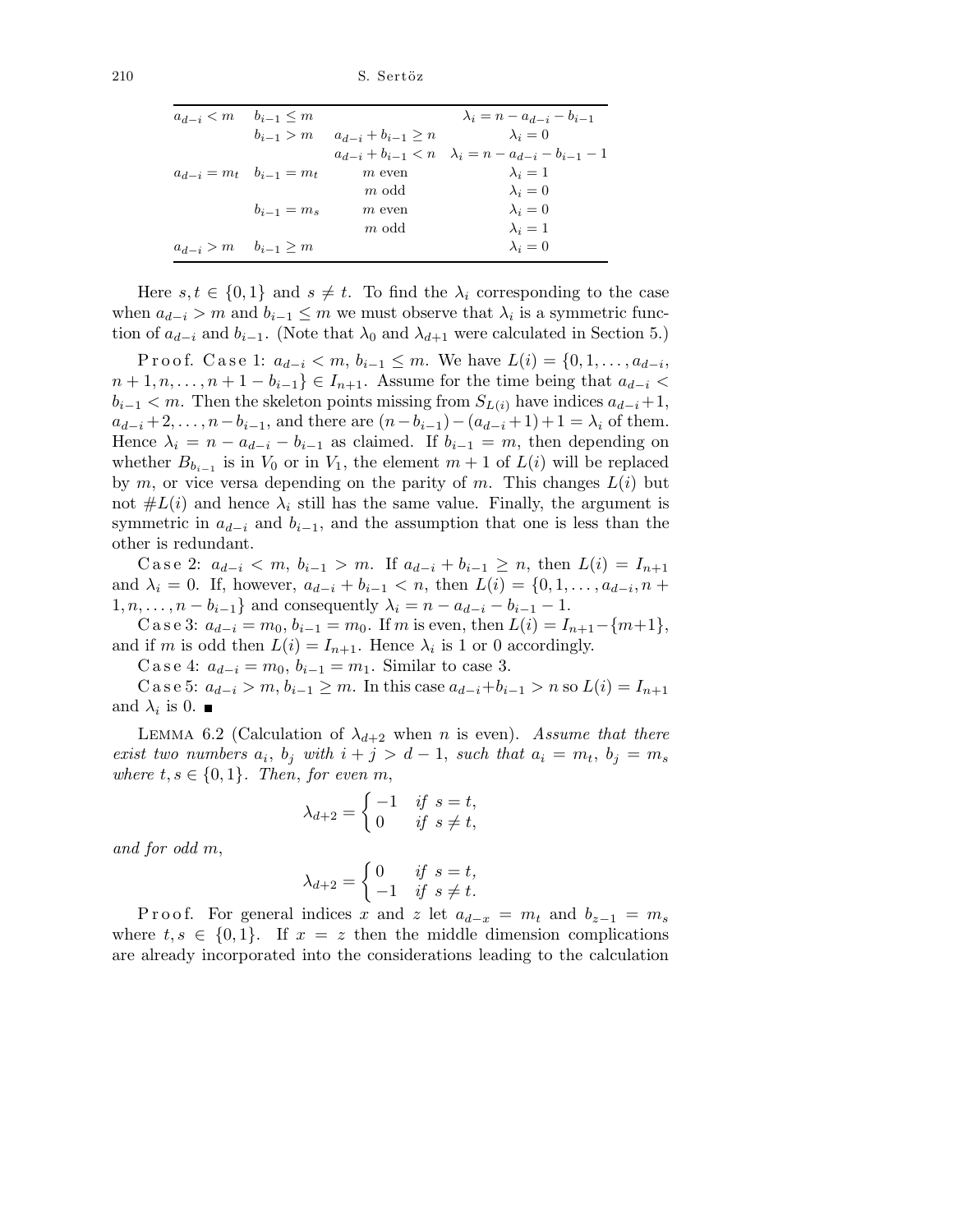of  $\lambda_x$ . If, however,  $x \neq z$  then a complication will arise in the intersection  $L(x) \cap L(z)$ , and we intend to correct this with  $\lambda_{d+2}$ .

First assume  $x > z$ ; then  $b_{x-1} > b_{z-1} = m$  and  $\lambda_x$  will be zero since  $a_{d-x} + b_{x-1} \ge n$ . Similarly  $a_{d-z} > a_{d-x} = m$  and  $\lambda_z$  is also zero. In this case  $L(x) \cap L(z) = I_{n+1}$ , and  $\lambda_x + \lambda_z$  correctly counts the number of missing skeleton points.

Next assume that  $x < z$ ; then  $a_{d-z} < a_{d-x} = m$  and  $b_{x-1} < b_{z-1} = m$ , which in turn gives  $\lambda_z = m - a_{d-z}$  and  $\lambda_x = m - b_{x-1}$  according to the previous lemma. Assume now that m is even. When  $s \neq t$  the spaces  $A_{a_{d-r}}$ and  $B_{b_{z-1}}$  do not have a point in common and again  $\lambda_x + \lambda_z$  correctly counts the number of missing skeleton points from the intersection  $L(x) \cap L(z)$ . However, if  $t = s$ , then the spaces  $A_{a_{d-x}}$  and  $B_{b_{z-1}}$  share a point. Without loss of generality assume that t is such that  $A_{a_{d-x}} \cap B_{b_{z-1}} = p_{m+1}$ . This shows that the sets of skeleton points that are left out by  $L(x)$  and  $L(z)$  both contain the point  $p_{m+1}$ , i.e.  $\lambda_x$  and  $\lambda_z$  both count  $p_{m+1}$ . Hence the number of skeleton points left out by  $L(x) \cap L(z)$  is  $\lambda_x + \lambda_z - 1$ . This correction factor is  $\lambda_{d+2}$ . If m is odd we argue similarly. Thus when  $x < z$  we let  $i = d - x$  and  $j = z - 1$  to obtain the statement of the lemma. ■

**6.3.** We are now in a position to calculate  $\dim_{\mathbb{C}} S_L$  in terms of  $\lambda_i$ 's. This is where we need the correction factor  $\lambda_{d+3}$  which registers the shift in dimension due to Lemma 1.3. First we observe that

$$
#L = #L(0) - (\lambda_1 + \dots + \lambda_{d+2})
$$
  
=  $(n + 2 - \lambda_0) - (\lambda_1 + \dots + \lambda_{d+2}) = n - (\lambda_0 + \dots + \lambda_{d+2}) + 2.$ 

On the other hand,

$$
\dim_{\mathbb{C}} S_L = \begin{cases} \#L - 2 & \text{if } J(L) \neq \emptyset, \\ \#L - 1 & \text{if } J(L) = \emptyset. \end{cases}
$$

Therefore define  $\lambda_{d+3}$  as

$$
\lambda_{d+3} = \begin{cases} 0 & \text{if } J(L) \neq \emptyset, \\ -1 & \text{if } J(L) = \emptyset. \end{cases}
$$

Then we finally have

$$
\dim_{\mathbb{C}} S_L = n - (\lambda_0 + \ldots + \lambda_{d+3}).
$$

To calculate  $\lambda_{d+3}$  we must observe that  $J(L)$  will be empty if either  $\{0, 1, \ldots, m\}$  or  $\{n+1, n, \ldots, m+1\}$  is disjoint from L, i.e. if either of these sets is ignored by the intersection  $L(0) \cap L(1) \cap ... \cap L(d+1)$ . We therefore define an algorithm which checks if this is the case.

ALGORITHM. Define the following subintervals of  $I_m$ :

$$
I(0) = \begin{cases} I_m & \text{if } a_d \le m, \\ \{j \in I_m \mid j < n - a_d\} & \text{if } a_d > m, \end{cases}
$$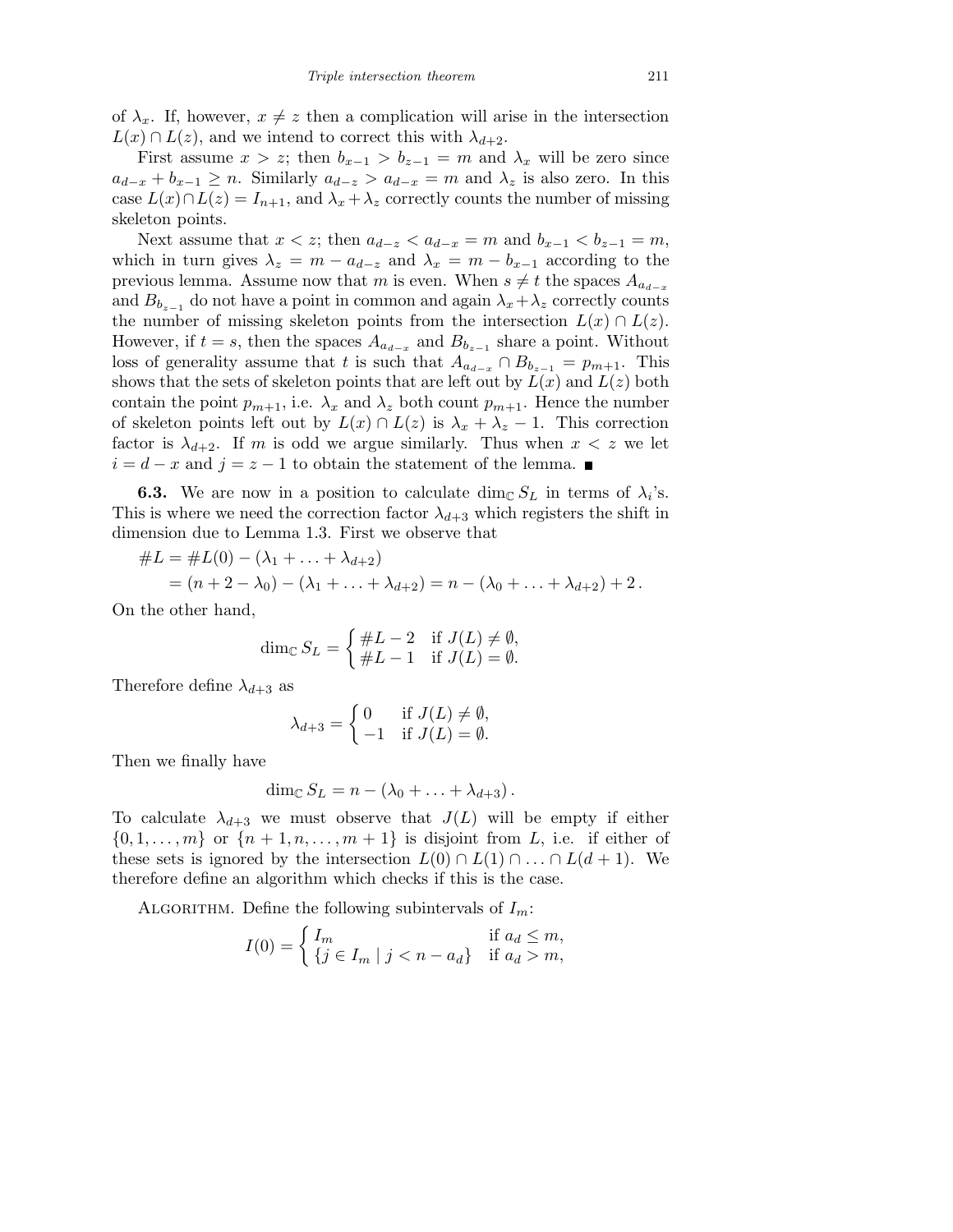212 S. Sertöz

$$
I(d+1) = \begin{cases} I_m & \text{if } b_d \le m, \\ \{j \in I_m \mid j < n - b_d\} & \text{if } b_d > m. \end{cases}
$$

For  $i = 1, \ldots, d$  define  $I(i)$  as

$$
I(i) = \begin{cases} \{j \in I_m \mid j > \min\{a_{d-i}, b_{i-1}\}\} & \text{if } a_{d-i}, b_{i-1} \le m, \\ \{j \in I_m \mid a_{d-i} < j < n - b_{i-1}\} & \text{if } a_{d-i} < m < b_{i-1}, \\ \{j \in I_m \mid b_{i-1} < j < n - a_{d-i}\} & \text{if } a_{d-i} > m > b_{i-1}, \\ \emptyset & \text{otherwise.} \end{cases}
$$

CONCLUSION OF THE ALGORITHM  $(n = 2m)$ .

$$
\lambda_{d+3} = \begin{cases}\n-1 & \text{if } \bigcup_{i=0}^{d+1} I(i) = I_m, \\
0 & \text{otherwise.} \n\end{cases}
$$

This completes the calculation of the  $\lambda_i$ 's in the  $n = 2m$  case.

7. The  $\lambda_i$ 's for the  $n = 2m + 1$  case. In this section we give without proof the corresponding statements for the case  $n = 2m+1$ . We also remind that  $\lambda_0$  and  $\lambda_{d+1}$  were calculated in Section 5 (regardless of the parity of n).

LEMMA 7.1. When  $n = 2m + 1$  the  $\lambda_i$ 's,  $i = 1, \ldots, d$ , are as in the table below:

| $a_{d-i} < m$ $b_{i-1} \leq m$ |                                              | $\lambda_i = n - a_{d-i} - b_{i-1}$                                 |
|--------------------------------|----------------------------------------------|---------------------------------------------------------------------|
|                                | $b_{i-1} > m \quad a_{d-i} + b_{i-1} \geq n$ | $\lambda_i = 0$                                                     |
|                                |                                              | $a_{d-i} + b_{i-1} < n \quad \lambda_i = n - a_{d-i} - b_{i-1} - 1$ |
| $a_{d-i} = m$ $b_{i-1} = m$    |                                              | $\lambda_i=1$                                                       |
| $a_{d-i} > m$ $b_{i-1} > m$    |                                              | $\lambda_i=0$                                                       |

Once again we remind that  $\lambda_i$  is a symmetric function of  $a_{d-i}$  and  $b_{i-1}$ . We have  $\lambda_{d+2} = 0$  when *n* is odd: Recall that we need this correction factor when  $A_m$  and  $B_m$  share a point which the other  $\lambda_i$ 's fail to count. But when n is odd, then  $A_m$  is always disjoint from  $B_m$ , hence the other  $\lambda_i$ 's do their job correctly.

 $\lambda_{d+3}$  when *n* is odd is calculated using the same algorithm as before except that we need the following modification.

CONCLUSION OF THE ALGORITHM  $(n = 2m + 1)$ .

$$
\lambda_{d+3} = \begin{cases}\n-1 & \text{if } \bigcup_{i=0}^{d+1} I(i) = I_m \text{, and } m+1 \notin L, \\
0 & \text{otherwise.} \n\end{cases}
$$

8. Completion of the proof of the main theorem. We will describe the inequalities of the main theorem for the case  $n = 2m$ . The arguments for the  $n = 2m + 1$  case follow very closely the proof given here using this time the  $\lambda_i$ 's defined for the odd-dimensional case, and we leave it to the reader.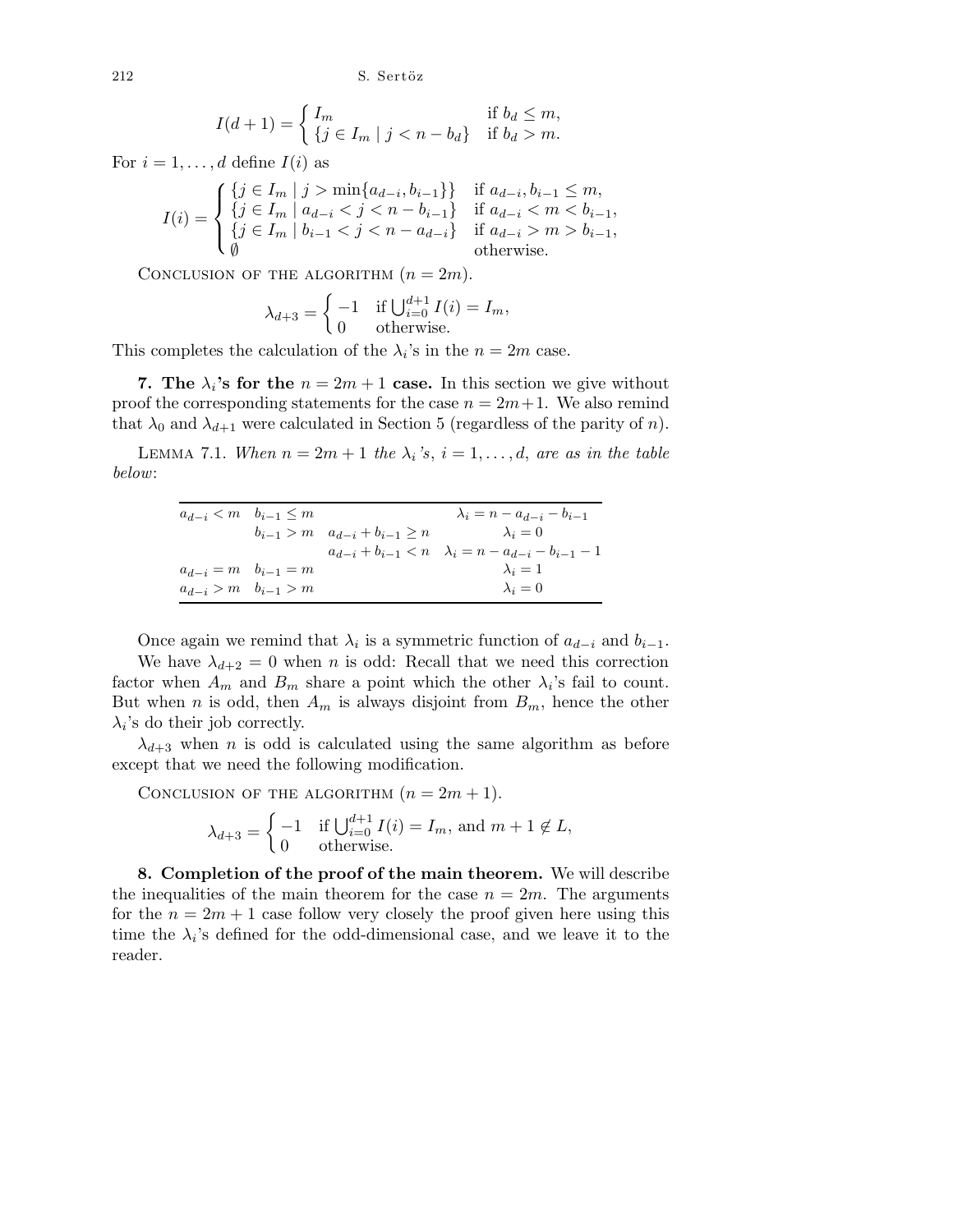**8.1.** We have shown that all the  $[d]$ -spaces that are represented by points of  $\Omega_{a_0...a_d} \cap \Omega_{b_0...b_d}$  lie in the  $n-(\lambda_0+\ldots+\lambda_{d+3})$ -dimensional subvariety  $S_L$  of  $Q_{2m}$ . These [d]-spaces also belong to  $\sigma_h$  if they intersect a certain  $[n-d-h]$ dimensional space in  $Q_{2m}$  which belongs to a flag used in the description of  $\sigma_h$ . Generically this intersection is empty if  $(n - d - h) + (n - \sum \lambda_i) < n$ , i.e. for nonempty intersection we must have  $h + (\lambda_0 + \ldots + \lambda_{d+3}) \leq n - d$ . This proves the second inequality of the main theorem.

8.2. We rewrite the dimension condition (1) of the main theorem and rearrange it to obtain

(\*) 
$$
a_d + b_d + \sum_{i=1}^d (a_{d-i} + b_{i-1} + 1) - d - (d+1)(n + \frac{1}{2}d) + e = h
$$

where e is as given in the statement of the theorem. Recall that  $a_d = n - \lambda_0$ and  $b_d = n - \lambda_{d+1}$ . For  $a_{d-i} + b_{i-1} + 1$ ,  $i = 1, \ldots, d$ , we have four cases to consider. We list these cases first and then examine them:

C a s e 1:  $a_{d-i} + b_{i-1} + 1 = n - \lambda_i$  if either " $a_{d-i} < m$ ,  $b_{i-1} > m$  and  $a_{d-i} + b_{i-1} < n$ " or " $a_{d-i} > m$ ,  $b_{i-1} < m$  and  $a_{d-i} + b_{i-1} < n$ ".

C a s e 2:  $a_{d-i} + b_{i-1} + 1 = n - \lambda_i + 1$  if either " $a_{d-i} < m, b_{i-1} \le m$ " or " $a_{d-i}$  ≤ m,  $b_{i-1}$  < m".

C a s e 3:  $a_{d-i}+b_{i-1}+1 = n-\lambda_i+2$  if  $a_{d-i} = b_{i-1} = m_t$ ,  $t = 0$  or 1, when m is even. When m is odd the same expression for  $\lambda_i$  holds if  $a_{d-i} = m_t$ ,  $b_{i-1} = m_s, t, s \in \{0, 1\}$  and  $s \neq t$ .

C a s e 4:  $a_{d-i} + b_{i-1} + 1 \ge n - \lambda_i + 1$  if  $a_{d-i} + b_{i-1} > n$ .

We now examine these cases. If case 1 holds for all  $i = 1, \ldots, d$ , then no  $a_i$  or  $b_j$  is m so  $\lambda_{d+2} = 0$ . Since either  $a_{d-i}$  or  $b_{i-1}$  is greater than m, the interval  $I(i)$  does not contain the integer m, for  $i = 1, \ldots, d$ . Hence  $\lambda_{d+3} = 0$ , and

(\*\*) 
$$
a_d + b_d + \sum_{i=1}^d (a_{d-i} + b_{i-1} + 1)
$$
  
\n $\ge n - \lambda_0 + n - \lambda_{d+1} + \sum_{i=1}^d (n - \lambda_i) - \lambda_{d+2} - \lambda_{d+3}.$ 

If case 2 holds only once, and the rest is case 1, then there is a single occurrence of m among  $a_0, \ldots, a_d, b_0, \ldots, b_d$ , and hence  $\lambda_{d+2} = 0$ . Assume either  $a_{d-k}$  or  $b_{k-1}$  is  $\leq m$ . Then

$$
a_{d-k} + b_{k-1} + 1 = n - \lambda_k - \lambda_{d+3},
$$

hence (∗∗) holds.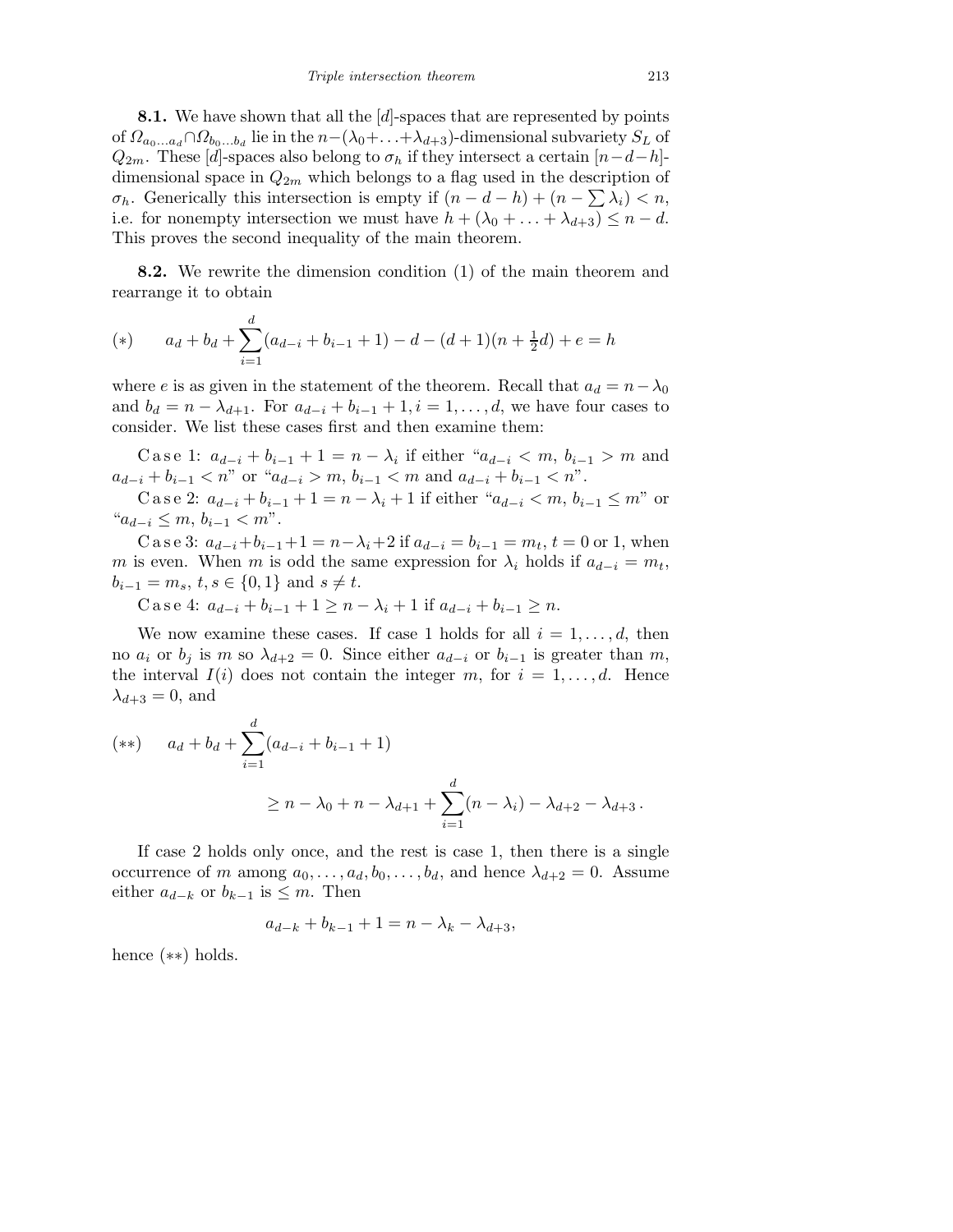If case 3 holds, say when  $i = k$ , then

$$
a_{d-k} + b_{k-1} + 1 = n - \lambda_k + 2 \ge n - \lambda_k - \lambda_{d+2} - \lambda_{d+3},
$$

hence (∗∗) holds.

If case 4 holds at least once and the rest is case 1, we can have at most one occurrence of m, so  $\lambda_{d+2} = 0$ . If case 4 holds for  $i = k$ ,

$$
a_{d-k} + b_{k-1} + 1 \ge n - \lambda_k + 1 \ge n - \lambda_k - \lambda_{d+3}
$$

and (∗∗) holds. In any other combination of cases from 1 to 4 the inequality (∗∗) is easily seen to hold. Substituting (∗∗) into (∗) we obtain

$$
(n-d) - \frac{1}{2}d(d+1) + e \le h + \sum_{i=0}^{d+3} \lambda_i,
$$

which completes the proof.  $\blacksquare$ 

## **IV. EXAMPLES**

In this section we use the notation  $G(d, Q_n)$  to denote the subvariety of the Grassmannian manifold consisting of the [d]-planes in the smooth quadric  $Q_n$ . Due to the representation theorem of Dibağ [3, p. 501] we have  $A_d^{(n)} \simeq G(d-1, Q_{n-2})$ . The notation for Schubert varieties is explained in Section 3.

N o t e. In the following intersection-product tables Schubert cycles appearing in the intersection are given without multiplicities, e.g. in Table 1,  $\Omega_{14} \cdot \Omega_{2_0 4}$  is given as  $\Omega_{12_1}, \Omega_{03}$  and  $\Omega_{14} \cdot \Omega_{2_0 3}$  is given as  $\Omega_{02_1}$ , meaning that  $\Omega_{14} \cdot \Omega_{2_0 4} = c_1 \Omega_{12_1} + c_2 \Omega_{03}$  and  $\Omega_{14} \cdot \Omega_{2_0 3} = c_3 \Omega_{02_1}$ , where  $c_1, c_2$  and  $c_3$ are nonzero integers which we omit. For example, in the products involving special Schubert varieties, the multiplicities in the examples below are 1, 2 or 4 as Pragacz (private communication) points out.

**9.** Cohomology ring structure of  $A_2^{(6)} \simeq G(1, Q_4)$ . We give the homology intersection structure. The 0-dimensional cycle  $\Omega_{01}$  and the 5dimensional cycle  $\Omega_{34}$  are dual,  $\Omega_{01}\Omega_{34} = 1$ ; and we omit them in Table 1. The numbers in the rightmost column are homological dimension.

10. Cohomology ring structure of  $A_3^{(6)} \simeq G(2,Q_4)$ .  $A_3^{(6)}$  $_3^{\circ}$  consists of two isomorphic connected components  $V_0$ ,  $V_1$ , say. The dimension of each component is 3 and planes from different components do not generically intersect (see [5, p. 735]). For example,  $\Omega_{12_04}\Omega_{02_03} = 1$  but  $\Omega_{12_04}\Omega_{02_13} = 0$ . In general  $\Omega_{a_0a_1a_2}\Omega_{b_0b_1b_2}=0$  if both  $2_0$  and  $2_1$  appear in the set of indices  ${a_0, \ldots, b_2}$ . For this reason we give in Table 2 the homology intersection table for one of the components only. The table for the other component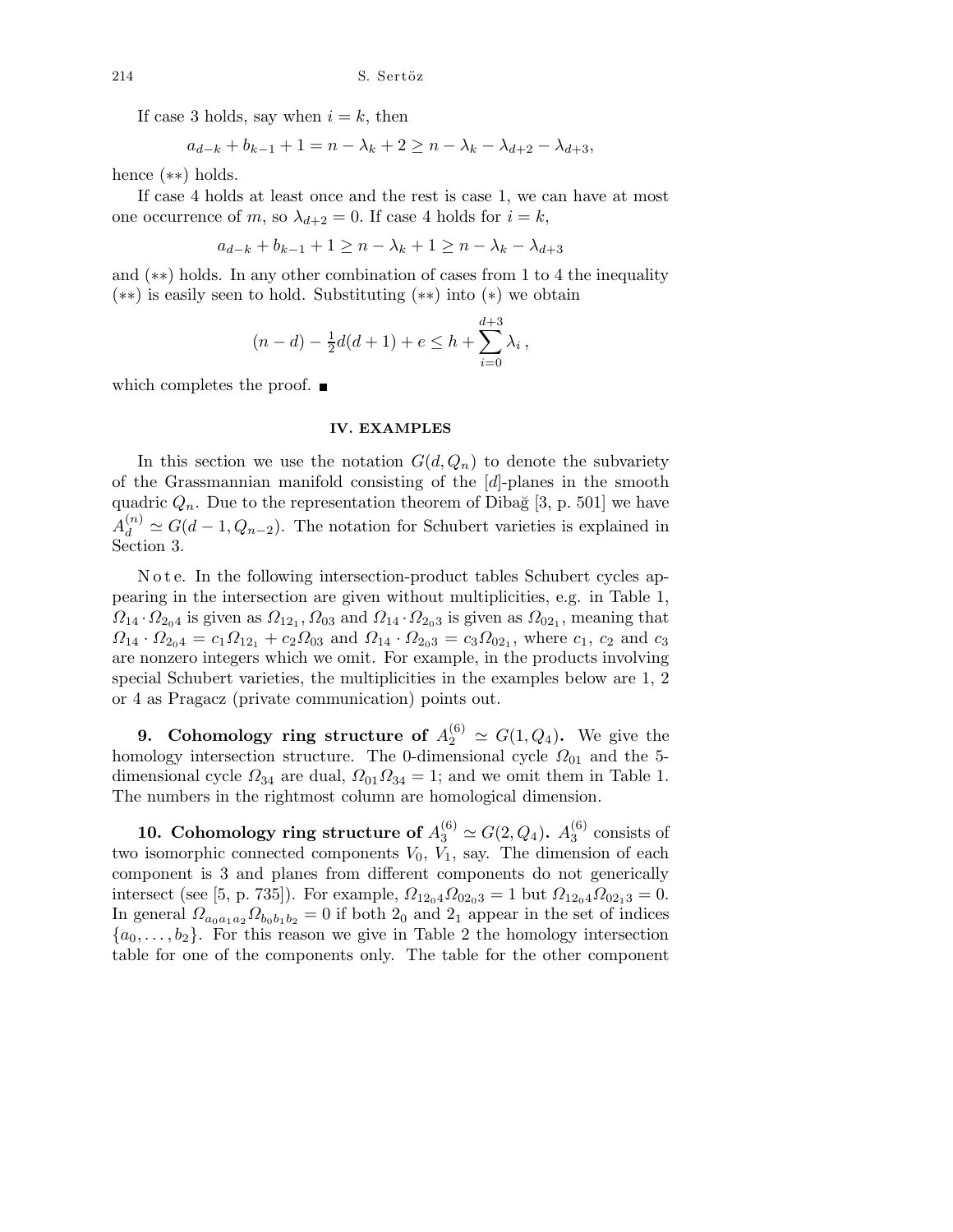|                      | $\varOmega_{2_03}$                  | $\varOmega_{2_13}$                  | $\varOmega_{14}$                    | $\varOmega_{2_04}$                | $\varOmega_{2_14}$                | dim            |
|----------------------|-------------------------------------|-------------------------------------|-------------------------------------|-----------------------------------|-----------------------------------|----------------|
| $\varOmega_{02_0}$   | 0                                   | $\theta$                            | 0                                   |                                   | 0                                 | 1              |
| $\varOmega_{02_{1}}$ | 0                                   | 0                                   | 0                                   | 0                                 |                                   |                |
| $\varOmega_{12_0}$   | 1                                   | 0                                   | 0                                   | $\varOmega_{02_0}$                | 0                                 | $\overline{2}$ |
| $\varOmega_{12_{1}}$ | $\overline{0}$                      |                                     | 0                                   | 0                                 | $\varOmega_{02_{1}}$              | $\overline{2}$ |
| $\varOmega_{03}$     | 0                                   |                                     |                                     | $\varOmega_{02_{1}}$              | $\varOmega_{02_0}$                | 2              |
| $\varOmega_{2_03}$   | $\overline{0}$                      | $\varOmega_{02_0},\varOmega_{02_1}$ | $\varOmega_{02_{1}}$                | $\varOmega_{12_{1}}$              | $\varOmega_{12_1},\varOmega_{03}$ | 3              |
| $\varOmega_{2_13}$   | $\varOmega_{02_0},\varOmega_{02_1}$ | $\overline{0}$                      | $\varOmega_{02_0}$                  | $\varOmega_{12_0},\varOmega_{03}$ | $\varOmega_{12_0}$                | 3              |
| $\varOmega_{14}$     | $\varOmega_{02_{1}}$                | $\varOmega_{02_0}$                  | $\varOmega_{02_0},\varOmega_{02_1}$ | $\varOmega_{12_1},\varOmega_{03}$ | $\varOmega_{12_0},\varOmega_{03}$ | 3              |
| $\varOmega_{2_04}$   | $\varOmega_{12_{1}}$                | $\varOmega_{12_0},\varOmega_{03}$   | $\varOmega_{12_1},\varOmega_{03}$   | $\varOmega_{2_03}$                | $\Omega_{14}$                     | 4              |
| $\varOmega_{2_14}$   | $\varOmega_{12_1},\varOmega_{03}$   | $\varOmega_{12_0}$                  | $\varOmega_{12_0},\varOmega_{03}$   | $\varOmega_{14}$                  | $\varOmega_{2_13}$                | 4              |
|                      |                                     |                                     |                                     |                                   |                                   |                |

T a b l e 1. Intersection products for  $A_2^{(6)}$ 

T a b l e 2. Intersection products for  $A_3^{(6)}$ 3

|                   |                |                |                |                | $\cdot$ |
|-------------------|----------------|----------------|----------------|----------------|---------|
|                   | $\Omega_{012}$ | $\Omega_{023}$ | $\Omega_{124}$ | $\Omega_{234}$ |         |
| $\Omega_{012}$    |                |                |                |                |         |
| $\Omega_{023}$    |                |                |                | $\Omega_{023}$ |         |
| $\varOmega_{124}$ |                |                | $\Omega_{023}$ | $\Omega_{124}$ |         |
| $\Omega_{234}$    |                | $\Omega_{023}$ | $\Omega_{124}$ | $\Omega_{234}$ |         |

is identical. All the 2's appearing in the table are either all  $2<sub>0</sub>$ , for the component  $V_0$ , or all  $2<sub>1</sub>$ , for the component  $V_1$ , hence we omit this labeling.

**11. Cohomology ring structure of**  $A_2^{(7)} \simeq G(1, Q_5)$ . The Hasse diagram for the Schubert cycles of  $A_2^{(7)}$  $i'$  is given in Table 4 with the dimensions given in the right hand column. Intersection products are given in Table 3.

|                  | $\Omega_{15}$                   | $\varOmega_{24}$           | $\varOmega_{25}$           | $\varOmega_{34}$                  | $\varOmega_{35}$                  | dim            |
|------------------|---------------------------------|----------------------------|----------------------------|-----------------------------------|-----------------------------------|----------------|
| $\Omega_{02}$    | $\overline{0}$                  | 0                          | $\theta$                   | 0                                 | 1                                 | 1              |
| $\varOmega_{03}$ | 0                               | 0                          | 1                          | 0                                 | $\varOmega_{02}$                  | $\overline{2}$ |
| $\Omega_{12}$    | 0                               | 0                          | 0                          |                                   | $\varOmega_{02}$                  | $\overline{2}$ |
| $\varOmega_{04}$ | 1                               | 0                          | $\varOmega_{02}$           | 0                                 | $\varOmega_{03}$                  | 3              |
| $\Omega_{13}$    | 0                               |                            | $\varOmega_{02}$           | $\varOmega_{02}$                  | $\varOmega_{03},\!\varOmega_{12}$ | 3              |
| $\Omega_{15}$    | $\varOmega_{02}$                | $\varOmega_{02}$           | $\Omega_{03}, \Omega_{12}$ | $\varOmega_{03}$                  | $\varOmega_{04},\!\varOmega_{15}$ | 4              |
| $\Omega_{24}$    | $\varOmega_{02}$                | $\varOmega_{02}$           | $\Omega_{03}, \Omega_{12}$ | $\varOmega_{03},\!\varOmega_{12}$ | $\varOmega_{04},\varOmega_{13}$   | 4              |
| $\Omega_{25}$    | $\varOmega_{03},\varOmega_{12}$ | $\Omega_{03}, \Omega_{12}$ | $\Omega_{04}, \Omega_{13}$ | $\Omega_{04}, \Omega_{13}$        | $\varOmega_{15},\varOmega_{24}$   | 5              |
| $\Omega_{34}$    | $\Omega_{03}$                   | $\Omega_{03}, \Omega_{12}$ | $\Omega_{04}, \Omega_{13}$ | $\varOmega_{13}$                  | $\varOmega_{24}$                  | 5              |
| $\Omega_{35}$    | $\Omega_{04}, \Omega_{13}$      | $\Omega_{04}, \Omega_{13}$ | $\Omega_{15}, \Omega_{24}$ | $\varOmega_{24}$                  | $\varOmega_{25},\varOmega_{34}$   | 6              |

T a b l e 3. Intersection products for  $A_2^{(7)}$ 2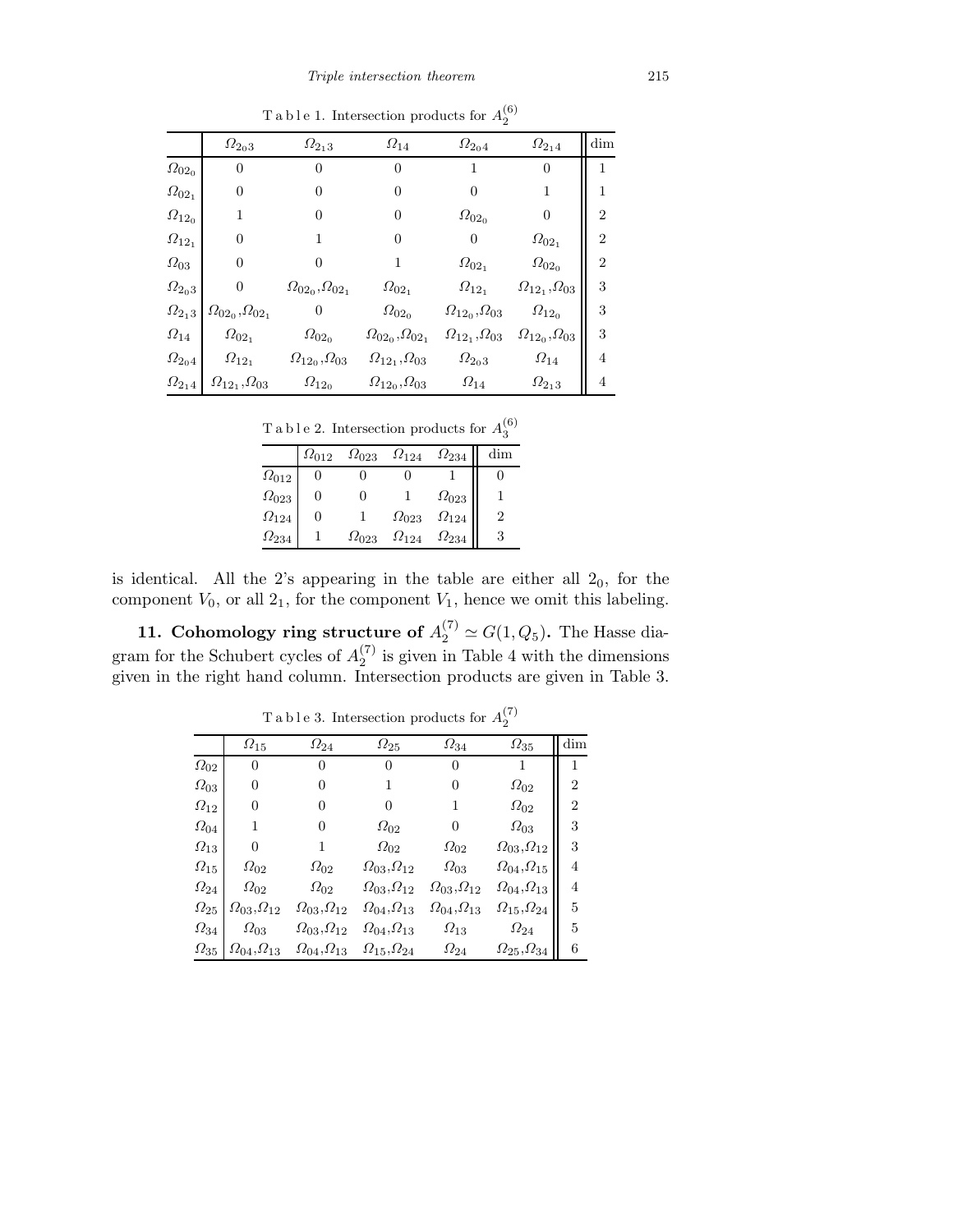$216$  S. Sertöz



12. Examples of triple intersections. We verify the necessity of the condition (3) in MT by some examples.

1.  $\Omega_{14}\Omega_{14}\Omega_{2_04} \neq \emptyset$  in  $A_2^{(6)} \simeq G(1,Q_4); e = 0, h = 1, n = 4, d = 1,$  $m = 2$ . Then

$$
a_1 = 4 \t\t \lambda_0 = n - a_1 = 0 \t\t Section 5a_0 = 1 \t\t b_0 = 1 \t\t \lambda_1 = n - a_0 - b_0 = 2 \t\t Lemma 6.1b_1 = 4 \t\t \lambda_2 = n - b_1 = 0 \t\t Section 5\n\lambda_3 = 0 \t\t Lemma 6.2\n\lambda_4 = 0 \t\t Algorithm 6.3
$$

In this case MT(3) holds with  $2 \leq 3 \leq 3$ , showing among other things that the upper bound of  $h + \sum_{i=0}^{d+3} \lambda_i$  cannot be improved.

2.  $\Omega_{124}\Omega_{023}\Omega_{234} \neq \emptyset$  in one component of  $A_3^{(6)} \simeq G(2,Q_4)$ ;  $e = 1+2+0$ ,  $h = 0, n = 4, d = 2, m = 2.$  Then

$$
a_2 = 4 \t\t \lambda_0 = n - a_2 = 0 \t\t Section 5
$$
  
\n
$$
a_1 = 2 \t\t b_0 = 0 \t\t \lambda_1 = n - a_1 - b_0 = 2 \t\t Lemma 6.1
$$
  
\n
$$
a_0 = 1 \t\t b_1 = 2 \t\t \lambda_2 = n - a_0 - b_1 = 1 \t\t Lemma 6.1
$$
  
\n
$$
b_2 = 3 \t\t \lambda_3 = n - b_2 = 1 \t\t Section 5
$$
  
\n
$$
\lambda_4 = -1 \t\t Lemma 6.2
$$
  
\n
$$
\lambda_5 = -1 \t\t
$$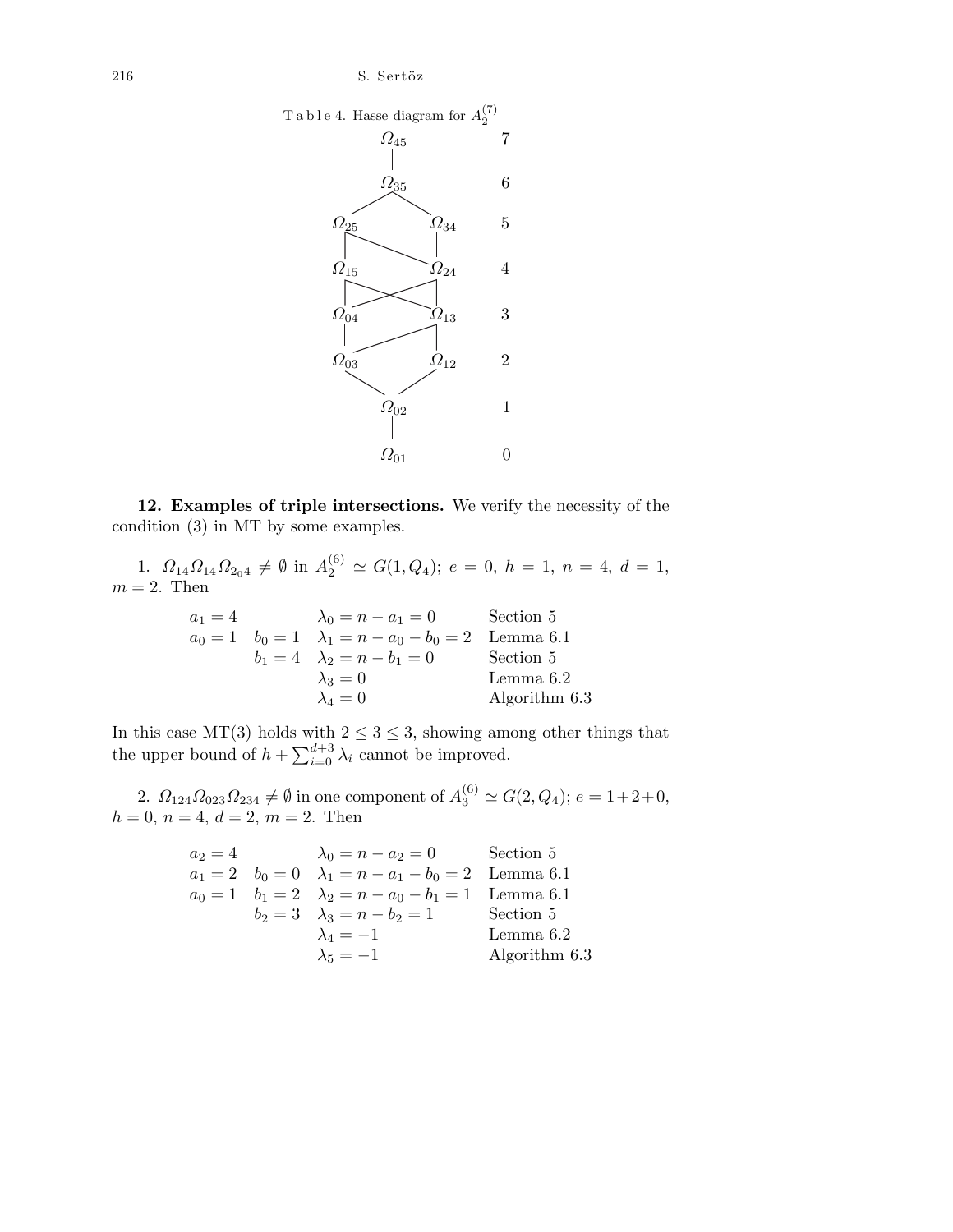Hence  $MT(3)$  is satisfied as  $2 \leq 2 \leq 2$ , showing also that the lower bound cannot be improved either. Note also that if  $\Omega_{124}$  and  $\Omega_{023}$  are taken in different components of  $A_3^{(6)}$  $t_3^{(0)}$  then  $\lambda_4 = 0$  and (3) of MT is not satisfied, implying that the above intersection is zero, which also follows from the fact that  $[2]$ -planes of different families in  $Q_4$  do not generically intersect. Hence  $A_{2_s}$  and  $B_{2_t}$  cannot have a line in common for a generic choice of flags.

3.  $\Omega_{34}\Omega_{34}\Omega_{15} = 0$  in  $A_2^{(7)} \simeq G(1,Q_5); e = 0, h = 3, n = 5, d = 1,$  $m = 2$ . Then

$$
a_1 = 4
$$
  
\n
$$
a_0 = 3
$$
  
\n
$$
b_0 = 3
$$
  
\n
$$
\lambda_1 = 0
$$
  
\n
$$
b_1 = 4
$$
  
\n
$$
\lambda_2 = n - b_1 = 1
$$
  
\nSection 5  
\nSection 5  
\n
$$
\lambda_3 = 0
$$
  
\nSection 7  
\n
$$
\lambda_4 = 0
$$
  
\nAlgorithm 7

Here  $h + \sum_{i=0}^{4} \lambda_i = 5 \nleq n - d$ . In this example the algebra predicts that the cycles will not intersect, and indeed we can check from Table 4 that  $(\Omega_{34}\Omega_{34})\Omega_{15} = \Omega_{13}\Omega_{15} = 0.$ 

4. We show that MT(3) is not sufficient: consider  $\Omega_{12_1}\Omega_{2_14}\Omega_{2_04}=0$  in  $A_2^{(6)} \simeq G(1, Q_4)$ . Then  $e = 1 + 0 + 0$ ,  $h = 1$ ,  $n = 4$ ,  $d = 1$ ,  $m = 2$  and

a<sup>1</sup> = 2<sup>1</sup> λ<sup>0</sup> = n − a<sup>1</sup> + 1 = 3 Section 5 a<sup>0</sup> = 1 b<sup>0</sup> = 2<sup>1</sup> λ<sup>1</sup> = n − a<sup>0</sup> − b<sup>0</sup> = 1 Lemma 6.1 b<sup>1</sup> = 4 λ<sup>2</sup> = n − b<sup>1</sup> = 0 Section 5 λ<sup>3</sup> = −1 Lemma 6.2 λ<sup>4</sup> = −1 Algorithm 6.3

In this case MT(3) is satisfied with equality holding on both sides,  $3 \leq 3 \leq 3$ , hence  $MT(3)$  alone is not sufficient for  $MT(2)$ .

13. Sufficiency of  $MT(3)$ . We start this section by analyzing the last example of the previous section. Using the notation of Section 5, all the lines in  $Q_4$  which simultaneously belong to the Schubert cells  $\Omega_{12_1}$  and  $\Omega_{2_14}$  lie in the space  $S_L$  where  $L = \{0, 1, 3\}$ .  $S_L$  is hence a [2]-plane which belongs to  $V_1$ . We want these lines also to belong to the Schubert cell  $\Omega_{204}$ , i.e. we want to know if there is a line in  $S_L$  which intersects a  $[2<sub>0</sub>]$ -plane, an element of  $V_0$ . Since in  $Q_4$  elements of  $V_1$  do not generically intersect elements of  $V_0$ there is no such line in  $S_L$ . This explains why MT(3) alone is not sufficient for  $MT(2)$ . But in this particular example there is some relief (!): using the commutativity of intersection we can write  $\Omega_{12_1}\Omega_{2_1} \Omega_{2_0} = \Omega_{12_1}\Omega_{2_0} \Omega_{2_1}$ and we try our main theorem on this new order of intersection:

$$
\Omega_{12_1}\Omega_{2_04}\Omega_{2_14} = 0 \text{ in } A_2^{(6)} \simeq G(1,Q_4); e = 1, h = 1, n = 4, d = 1,
$$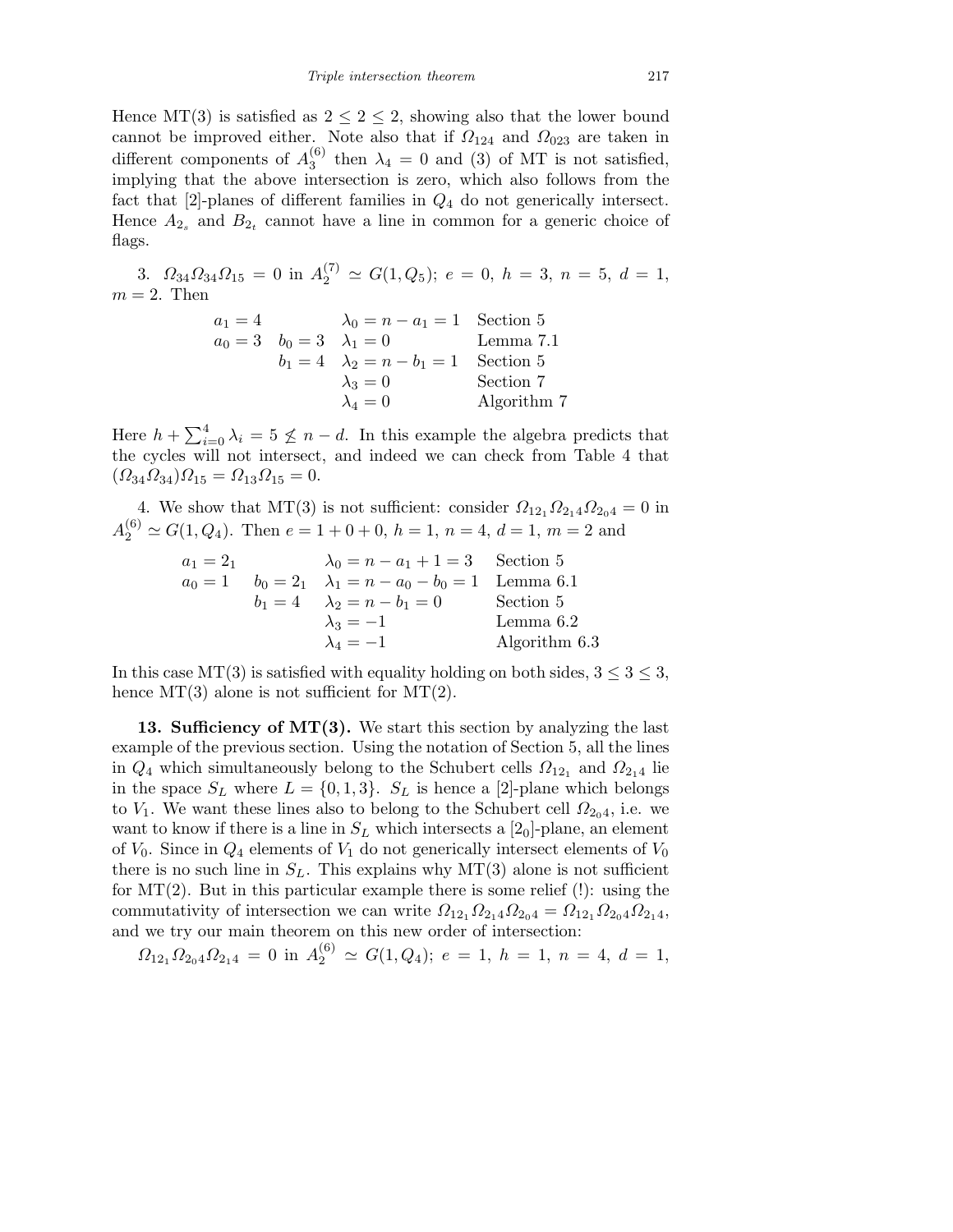$m = 2$ . Then

a<sup>1</sup> = 2<sup>1</sup> λ<sup>0</sup> = n − a<sup>1</sup> + 1 = 3 Section 5 a<sup>0</sup> = 1 b<sup>0</sup> = 2<sup>0</sup> λ<sup>1</sup> = n − a<sup>0</sup> − b<sup>0</sup> = 1 Lemma 6.1 b<sup>1</sup> = 4 λ<sup>2</sup> = n − b<sup>1</sup> = 0 Section 5 λ<sup>3</sup> = 0 Lemma 6.2 λ<sup>4</sup> = −1 Algorithm 6.3

Here  $h + \sum_{i=0}^{4} \lambda_i = 4 \nleq n - d = 3$ . Hence the algebra tells us that the intersection is zero.

The key questions for the sufficiency of  $MT(3)$  are the following:

(i) Is  $S_L$  big enough to intersect a generic  $[n - d - h]$ -plane? (This is the condition imposed by  $\sigma_h$ .)

(ii) Is  $S_L$  big enough to contain a [d]-plane at all?

The first of these questions gives rise to the familiar necessary condition for  $MT(3)$ :

(\*) 
$$
h + \sum_{i=0}^{4} \lambda_i \leq n - d.
$$

This condition is also sufficient for an affirmative answer to (i) when  $n$  is odd, or when  $h + \sum_{i=0}^{4} \lambda_i \neq m$  in case  $n = 2m$ . While  $S_L$  is sufficiently large to intersect a generic  $[n-d-h]$ -plane, it may not be large enough to contain any [d]-plane. And even if it does contain some [d]-planes we may not conclude that any of these [d]-planes also satisfies the given Schubert conditions. However, if  $\dim S_L < m$ , when  $n = 2m$ , then  $S_L$  is an  $[n - \sum_{i=0}^{d+3} \lambda_i]$ -plane, and the inequality (\*) guarantees that  $S_L$  intersects a generic  $[n - d - h]$ plane in  $Q_{2m}$ . If furthermore  $S_L$  is large enough to contain a [d]-plane, i.e. if  $\dim S_L = n - \sum_{i=0}^{d+3} \lambda_i \geq d$ , then we can conclude that  $\Omega_{a_0...a_d} \Omega_{b_0...b_d} \sigma_h \neq \emptyset$ . We collect these arguments in the following theorem. Assume here that

 $\Omega_{a_0...a_d}$ ,  $\Omega_{b_0...b_d}$  and  $\sigma_h$  are as given in the statement of the main theorem.

THEOREM 13. The condition  $MT(3)$  is sufficient for having a nontrivial triple intersection,  $\Omega_{a_0...a_d}\Omega_{b_0...b_d}\sigma_h\neq 0$ , if one of the following conditions holds:

- (i)  $\lambda_{d+3} = -1$  and  $\sum_{i=0}^{d+3} \lambda_i > m$  when  $n = 2m$ , or
- (ii)  $\lambda_{d+3} = -1$  when  $n = 2m + 1$ .

Note that when  $\lambda_{d+3} = -1$  then  $J(L) = \emptyset$  and in that case  $S_L$  is an  $[n - \sum_{i=0}^{d+3} \lambda_i]$ -plane. In the even-dimensional case we want to exclude the case when  $\sum_{i=0}^{d+3} \lambda_i = m$  since the cases  $m = m_0$  or  $m = m_1$  are different (see Section 3). If, for example,  $\lambda_{d+3} = -1$ ,  $n - \sum_{i=0}^{d+3} \lambda_i = m_s$  and  $n - d - h = m_t$ , then  $MT(3)$  is sufficient for  $MT(2)$  when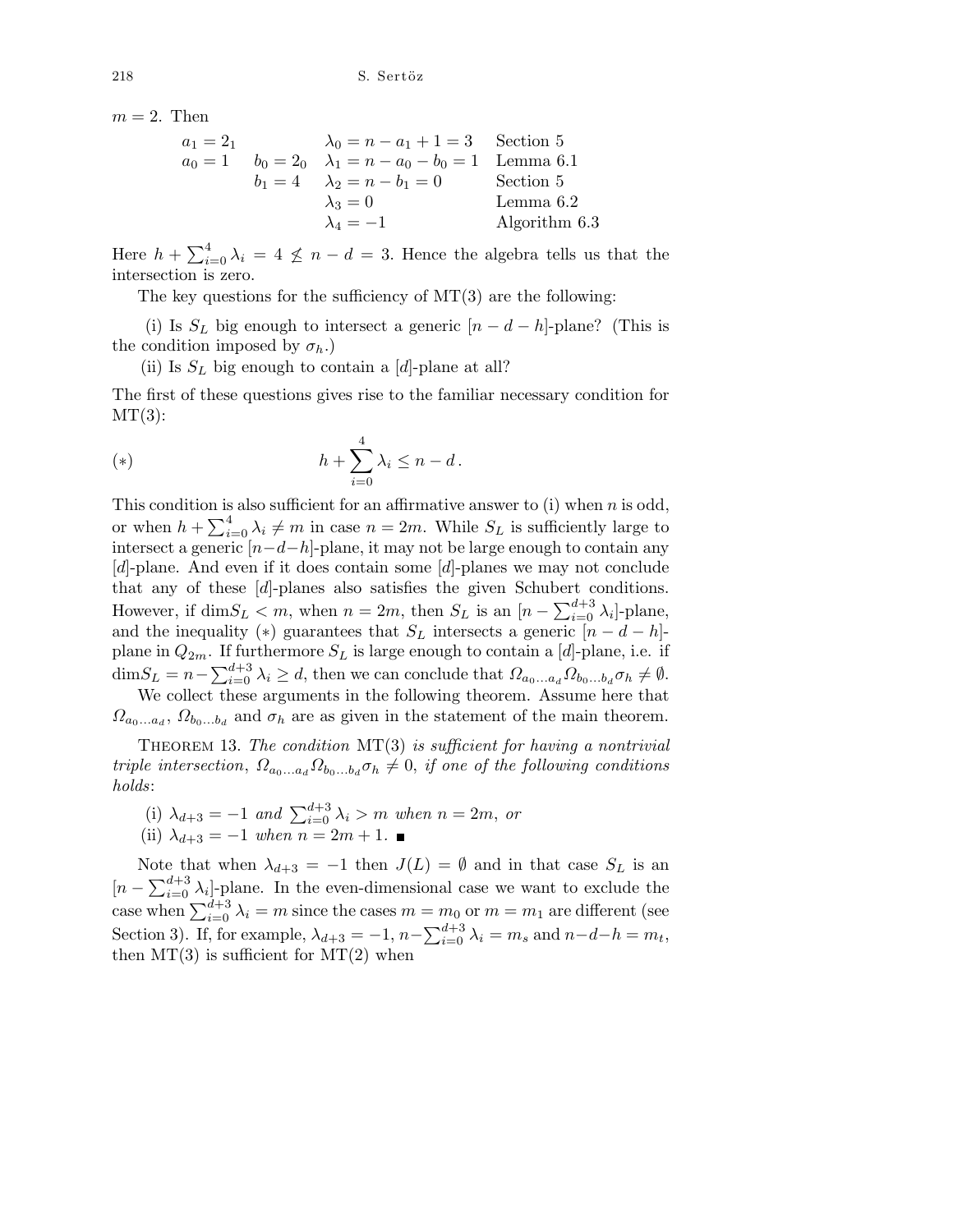- (i)  $s = t$  and m is even, or
- (ii)  $s \neq t$  and m is odd.

When  $n$  is odd on the other hand, we do not have such middle dimension complications and  $\lambda_{d+3} = -1$  is enough to assure the sufficiency of MT(3).

Now applying Theorem 13 to Example 4 of Section 12, we find that MT(3) holds,  $\lambda_{d+3} = -1$  but  $\sum_{i=0}^{d+3} \lambda_i \nsim m$ , so as Theorem 13 above predicts, MT(2) does not hold.

It is important to observe that  $\lambda_{d+3} = -1$  is not a necessary condition for MT(2). Hence if MT(3) holds but  $\lambda_{d+3} = 0$ , then we can conclude nothing about the triple intersection. Compare the following two examples for this purpose. In Example 1 of Section 12, MT(3) holds,  $\lambda_{d+3} = 0$  but MT(2) also holds. In  $G(1, Q_6)$  on the other hand, if we consider  $\Omega_{04}\Omega_{45}\Omega_{46}$ we see that MT(3) holds, and  $\lambda_{d+3} = 0$ , but this intersection is zero, i.e. MT(2) does not hold.

These two examples show us that when  $\lambda_{d+3} = 0$  the inequalities of MT(3) do not necessarily imply MT(2). However, when  $\lambda_{d+3} = -1$  and  $\sum_{i=0}^{d+3} \lambda_i > m$  then MT(3) safely implies MT(2), as it does in the following example.

In  $A_2^{(8)} \simeq G(1, Q_6)$  consider  $\Omega_{13_0} \Omega_{45} \Omega_{46}$ . Then  $e = 1, h = 1, n = 6$ ,  $d = 1, m = 3$  and

> $a_1 = 3_0$   $\lambda_0 = n - a_1 + 1 = 4$  Section 5  $a_0 = 1$   $b_0 = 4$   $\lambda_1 = n - a_0 - b_0 - 1 = 0$  Lemma 6.1  $b_1 = 5$   $\lambda_2 = n - b_1 = 1$  Section 5  $\lambda_3 = 0$  Lemma 6.2<br>  $\lambda_4 = -1$  Algorithm Algorithm  $6.3$

Here MT(3) holds with  $5 \leq 5 \leq 5$ . We also have  $\sum_{i=0}^{d+3} \lambda_i = 4 > 3 = m$ and  $\lambda_4 = -1$ . From these algebraic considerations we conclude that  $\Omega_{13_0}\Omega_{45}\Omega_{46} \neq 0.$ 

#### **References**

- [1] E. Artin, *Geometric Algebra*, Interscience, New York 1988 (c1957).
- [2] I. N. Bernstein, I. M. Gelfand and S. I. Gelfand, *Schubert cells and the cohomology of G/P spaces*, Russian Math. Surveys 28 (1973), 1–26.
- [3]  $\dot{I}$ . Dibağ, *Topology of the complex varieties*  $A_s^{(n)}$ , J. Differential Geom. 11 (1976), 499–520.
- [4] W. Fulton, *Intersection Theory*, Springer, 1984.
- [5] P. Griffiths and J. Harris, *Principles of Algebraic Geometry*, Wiley, New York 1978.
- [6] H. Hiller and B. Boe, *Pieri formulas for*  $SO_{2n+1}/U_n$  *and*  $Sp_n/U_n$ , Adv. in Math. 62 (1986), 49–67.